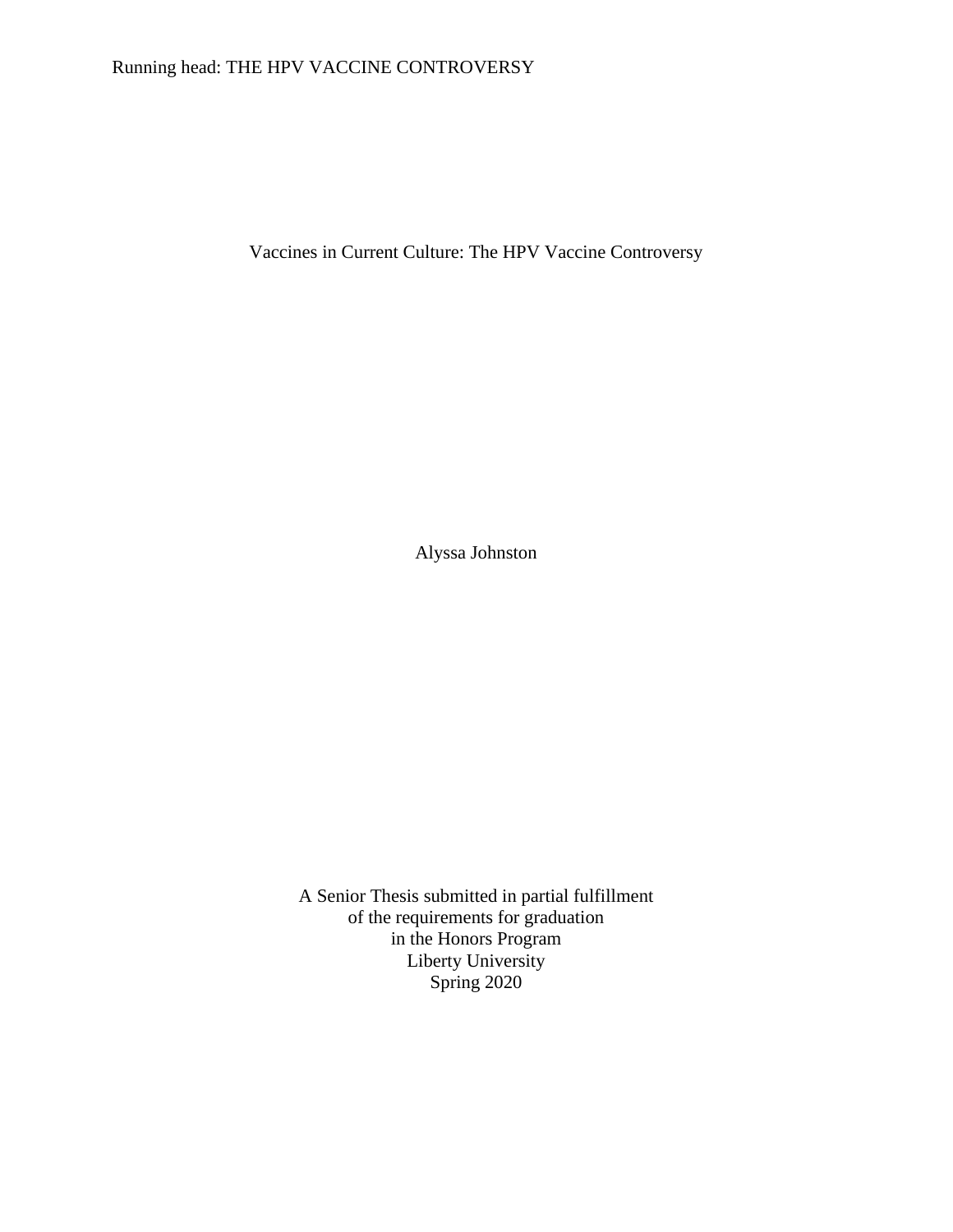Acceptance of Senior Honors Thesis

This Senior Honors Thesis is accepted in partial fulfillment of the requirements for graduation from the Honors Program of Liberty University.

> Tracey Turner, Ed.D. Thesis Chair

\_\_\_\_\_\_\_\_\_\_\_\_\_\_\_\_\_\_\_\_\_\_\_\_\_\_\_\_\_\_\_

Katherine Rivera, DNP Committee Member

\_\_\_\_\_\_\_\_\_\_\_\_\_\_\_\_\_\_\_\_\_\_\_\_\_\_\_\_\_\_\_

Cindy Goodrich, Ed.D. Assistant Honors Director

\_\_\_\_\_\_\_\_\_\_\_\_\_\_\_\_\_\_\_\_\_\_\_\_\_\_\_\_\_\_\_

\_\_\_\_\_\_\_\_\_\_\_\_04/21/2020\_\_\_\_\_\_\_\_\_\_\_\_ Date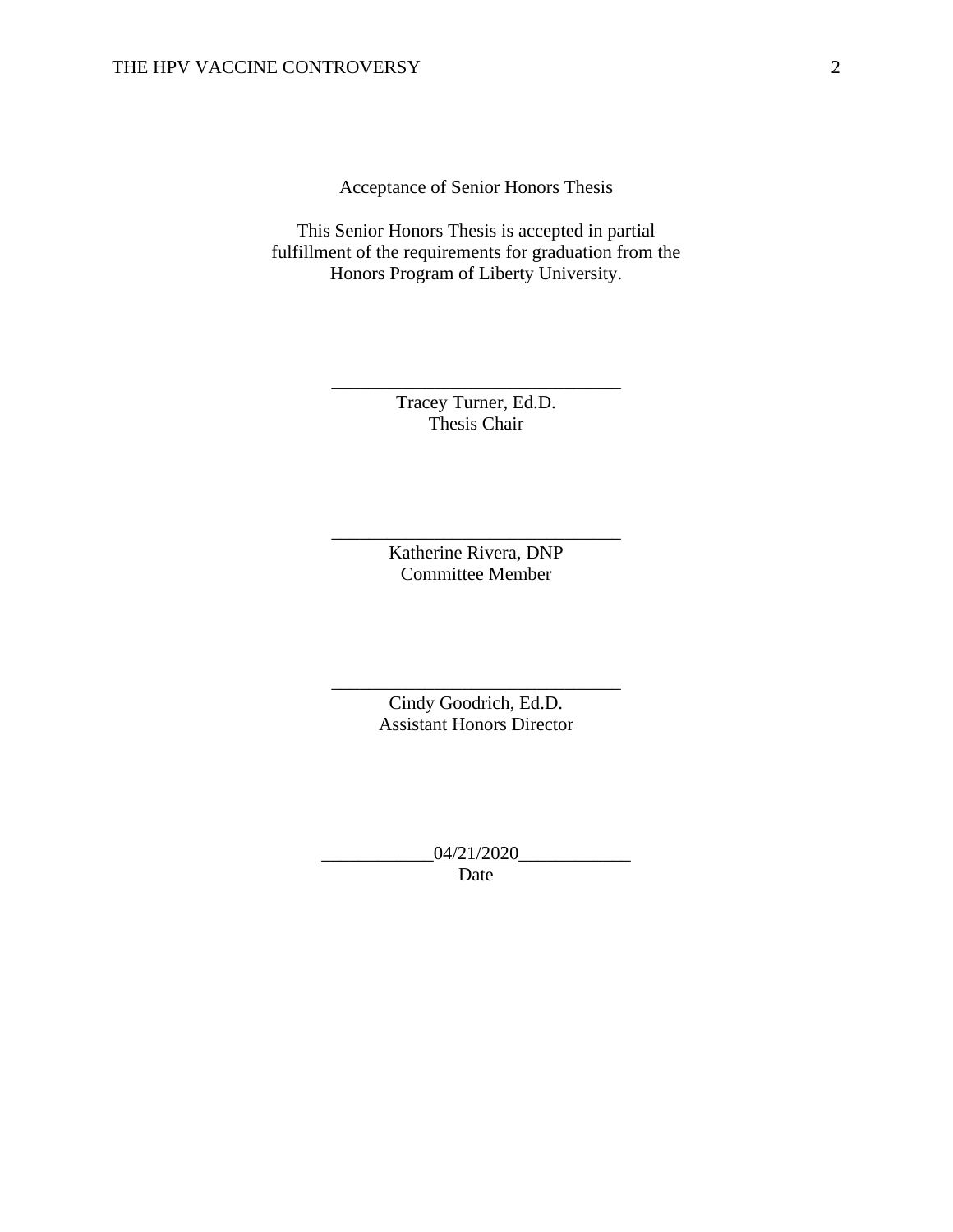## **Abstract**

The use of vaccinations has drastically decreased mortality and morbidity rates related to infectious disease and has become an intrinsic part of modern health care. However, the fear of risks related to vaccines has been partially responsible for the decisions of many parents to delay or avoid vaccinating their children. The human papilloma virus (HPV) vaccine specifically is one of the most controversial vaccines in current culture due to reports of new onset or exacerbation of autoimmune diseases, infertility, and even death following its administration. This review synthesizes information regarding the relevance and safety of the HPV vaccine, as well as its efficacy in preventing cervical cancer and precancerous lesions. There appears to be a need for thorough education regarding concepts of immunity, infection, and vaccine function for those hesitant about receiving vaccines. Particularly regarding the HPV vaccine, practitioners should be familiar with common reasons for vaccine refusal and be prepared to respond with accurate information.

*Keywords*: HPV vaccine, safety, controversial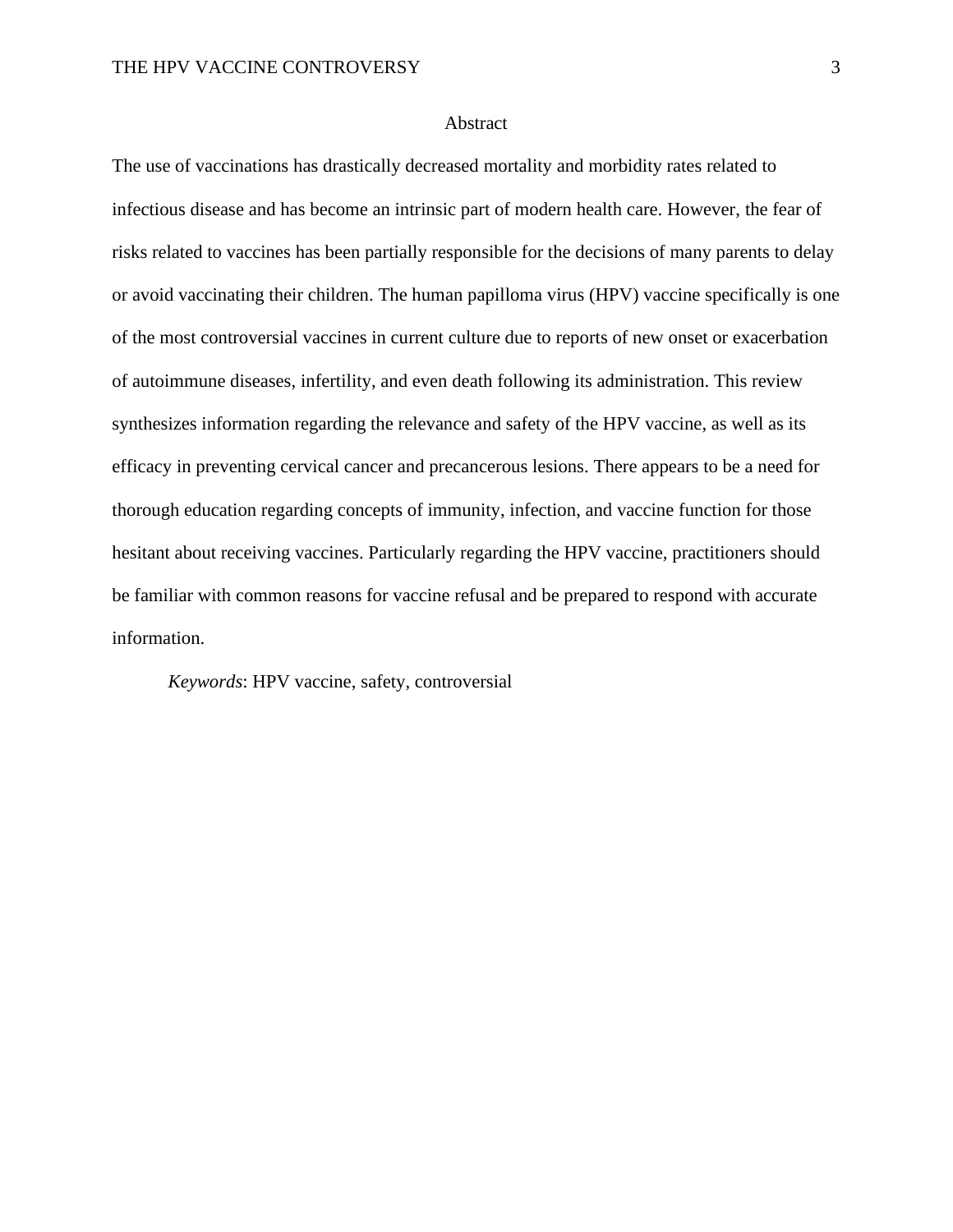# **Introduction**

Vaccines have been an intrinsic part of the public health system since the 1800s, and their routine use has saved countless lives, nearly eradicating many deadly endemic diseases (Davidson, 2019). However, vaccination rates have seen recent decline and this noncompliance has led to multiple outbreaks of vaccine-preventable diseases. The movement against vaccination promoted by media prominent influencers and the media has fostered a general mistrust of the medical community as a whole (Attwell et al., 2019). Perhaps one of the most controversial vaccines currently is Gardasil-9, the HPV vaccine. The aim of this review is to synthesize current research regarding whether the risks of the HPV vaccine outweigh its efficacy in the health promotion of adolescents and young adults.

#### **Vaccines**

## **Introduction to Vaccines**

Vaccines are prepared biological substances that are introduced into the body in order to protect individuals from certain diseases (Davidson, 2019). The goal of vaccine administration is to prompt an immune response in the body that creates antibodies for a specific pathogen (Feemster, 2018). According to the World Health Organization (WHO), vaccines are second only to clean water in the effect they have had on the reduction of illness and death and on the growth of the general population. Just by vaccinating against diphtheria, tetanus, whooping cough and measles, two to three million deaths are prevented annually, worldwide. Smallpox, the disease that killed approximately half a billion people, has been completely eradicated because of the use of the smallpox vaccine (Davidson, 2019).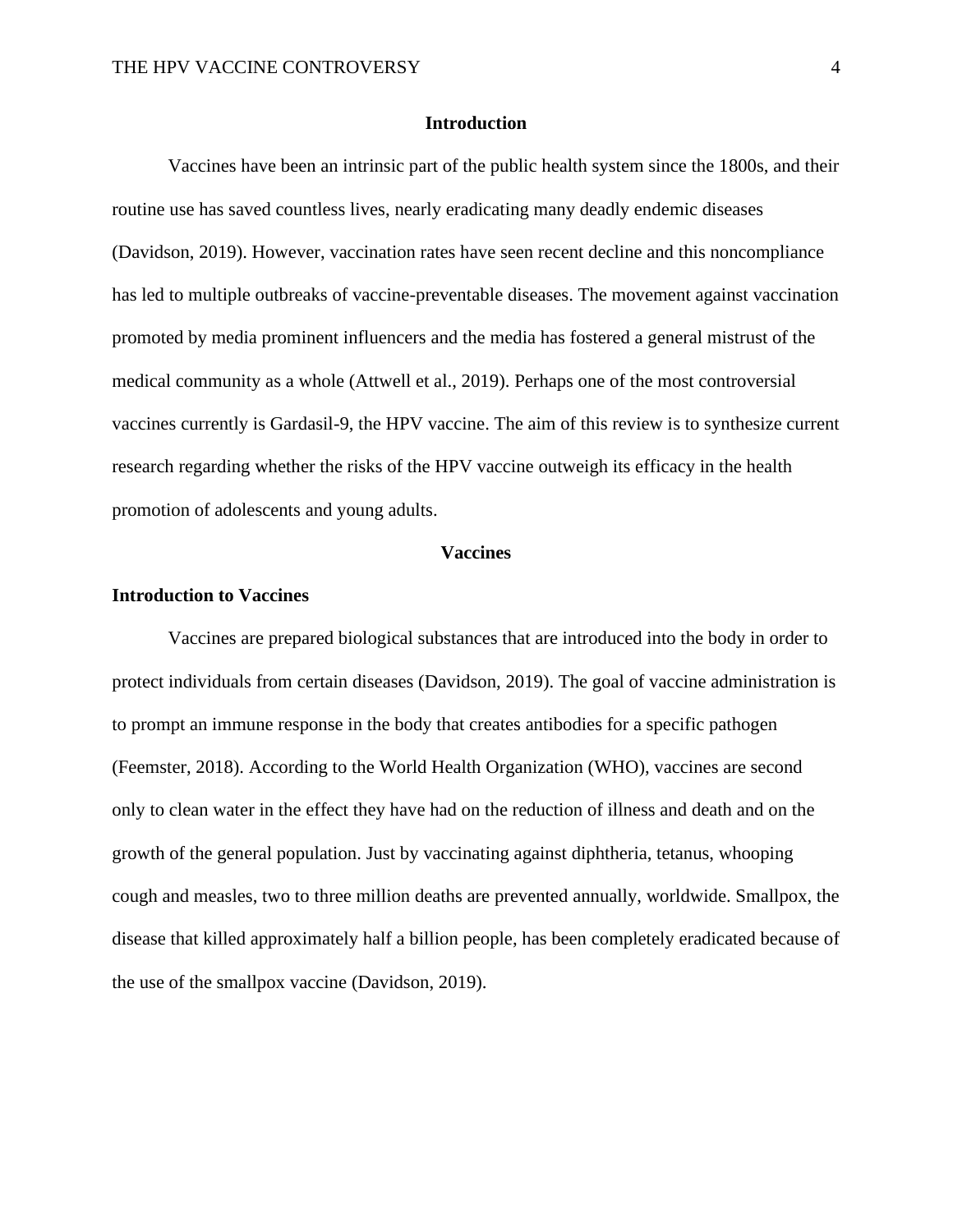# **Immunity and Infection**

In order to understand how vaccines work, it is important to have an understanding of the immune system and the process of fighting infection. Immunity is the mechanism by which the body defends itself against infection by a virus, bacteria or other pathogen. There are two main aspects to immunity: innate and adaptive.

**Innate immunity**. Innate immunity is the body's first line of defense and responds to foreign substances immediately, distinguishing invading pathogens through the recognition of foreign cellular patterns (Moriber, 2014). The innate immune system is present from birth and does not require any external stimulation to aid in its development. Innate immunity is nonspecific, meaning the innate immune response is the same no matter what type of pathogen is invading the body. This is also true when infection with a pathogen happens multiple times, the innate immune response has no memory cells and so the response does not change or grow stronger. While innate immunity does respond to foreign pathogens immediately, the maximal response is usually reached within minutes to hours of when the pathogen is detected (Davidson, 2019).

**Adaptive immunity.** Adaptive immunity develops over time and is dependent upon exposure to a specific pathogen. The first time the body is exposed to a specific pathogen, the adaptive response is delayed for a few weeks while antibodies are produced, and the infected person will display signs of illness. The second time the body is exposed to a pathogen, the adaptive response is immediate, and the pathogen is destroyed fast enough that the person does not experience signs of illness (Moriber, 2014). Every pathogen has cell-specific protein molecules on its surface known as antigens. When the body is exposed to a new antigen, specialized immune cells known as B lymphocytes produce Y-shaped proteins called antibodies.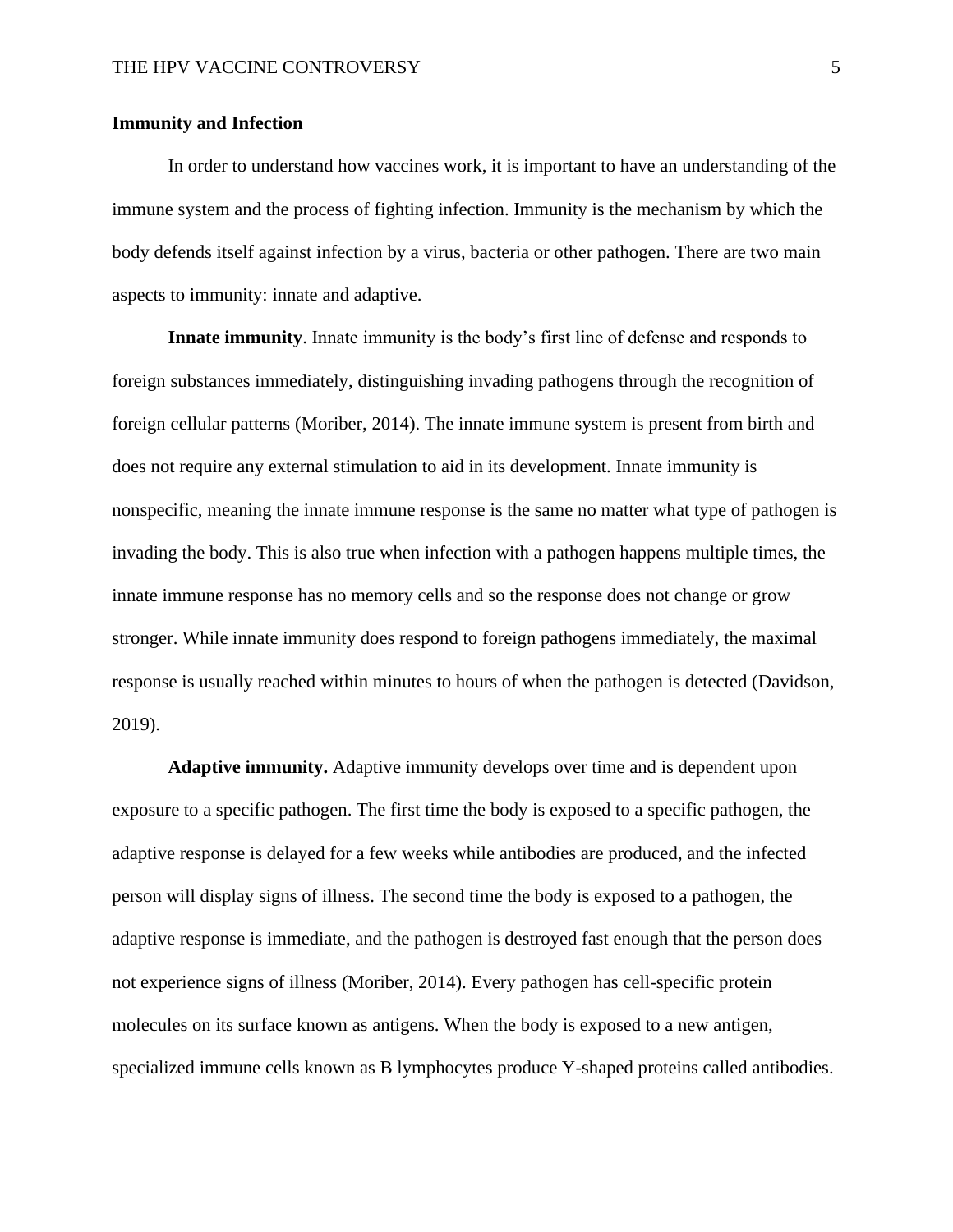The antibodies seek out and bind to the antigen, deactivating the invading pathogen and stopping the effects of the disease (Davidson, 2019). Once the body produces antibodies for an antigen, the memory of the antigen is stored by the T lymphocytes, creating immunity to the pathogen. T lymphocytes can be further broken up into helper and killer T cells. When a pathogen enters the body for a second time, helper T cells notify the killer T cells and the pathogen is eradicated. Innate and adaptive immunity cells communicate via cell-to-cell contact, and also by chemical mediators. These chemical mediators are called cytokines, chemokines and CSFs. Cytokines are the primary means of interaction and allow innate immune cells to communicate important information about an invading pathogen to adaptive immune cells. The coordination of innate and adaptive immunity is essential in order to produce a successful immune response (Moriber, 2014).

**Herd immunity.** Herd immunity occurs when many people in a specific area have been vaccinated against a disease, or have immunity to a disease from exposure, and unvaccinated people in the same area are also protected from that disease (Davidson, 2019). Vaccinated individuals cannot be infected by diseases they have been vaccinated against, and they cannot spread infection to others. Therefore, unvaccinated individuals who are part of a larger, vaccinated community are protected from certain diseases as there is no one to spread it to them (Feemster, 2018). This concept of herd immunity requires a higher ratio of vaccinated individuals to unvaccinated individuals depending on the contagiousness of the disease. For example, one person infected with either measles or whooping cough can infect 12-18 other unvaccinated individuals. This means that 94% of the population would need to be vaccinated to stop either of these diseases from spreading (Davidson, 2019). When immunization rates are low, there is a greater risk of infection. If infection occurs, it develops into an outbreak, spreading to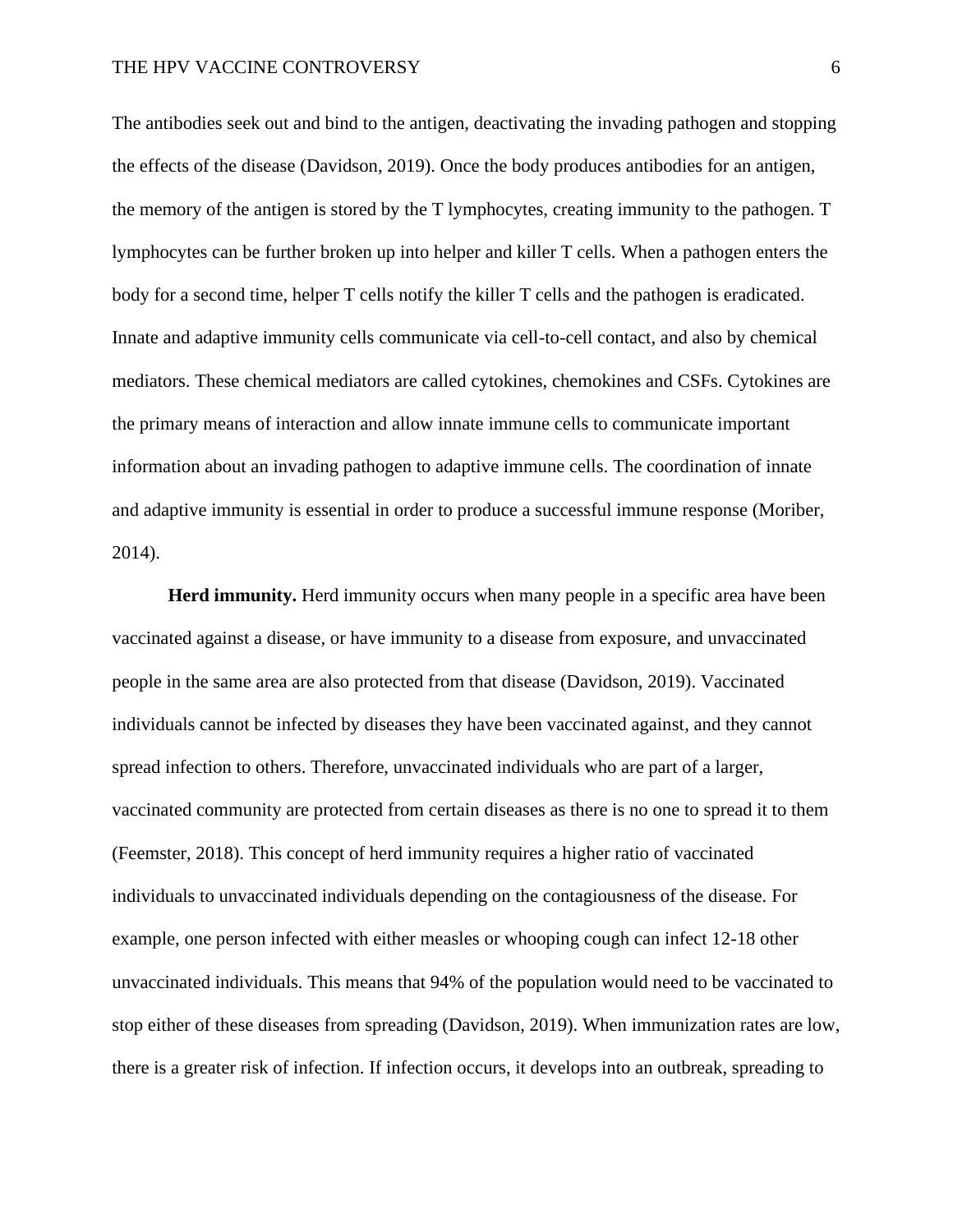all of the susceptible individuals in the community. The fewer people immunized, the more the outbreak spreads as there is less protection from herd immunity. An outbreak ends when enough people become immune to the disease, either through immunization or exposure (Feemster, 2018).

**Infection**. During the immune system's primary response to a new pathogen, the affected individual will experience signs of infection. Infectious disease can be marked by five stages: incubation, prodrome, acute, convalescence, and resolution. Incubation occurs when the invading pathogen begins active replication in the body, but no symptoms of illness have been displayed. The prodromal stage involves the appearance of symptoms, which may include fever, fatigue, headache, and myalgia. In the acute stage the body begins fighting the pathogen, and the host experiences the full impact of the process of infection (Grossman, 2014). The innate immune response to an infection involves inflammation, which leads to tissue damage and eventually the destruction of the pathogen. When a pathogen first enters the body, chemokines alert leukocytes to the pathogen's presence. The leukocytes begin carrying out a process called margination, adhesion and transmigration, which involves accumulating and binding to adhesion molecules within the vessel walls. When the leukocytes adhere to these molecules, the endothelial cells become separated and the leukocytes are able to migrate from the vessels into the body tissue. The chemokines lead the leukocytes to the site of infection, followed by macrophages, monocytes and neutrophils. These cells complete a process called phagocytosis, where the invading pathogen is engulfed, destroyed and excreted by enzymes. Histamine, cytokines and plasma proteins are chemical mediators that produce signs of inflammation in the body such as heat, swelling, and redness (Grossman, 2014).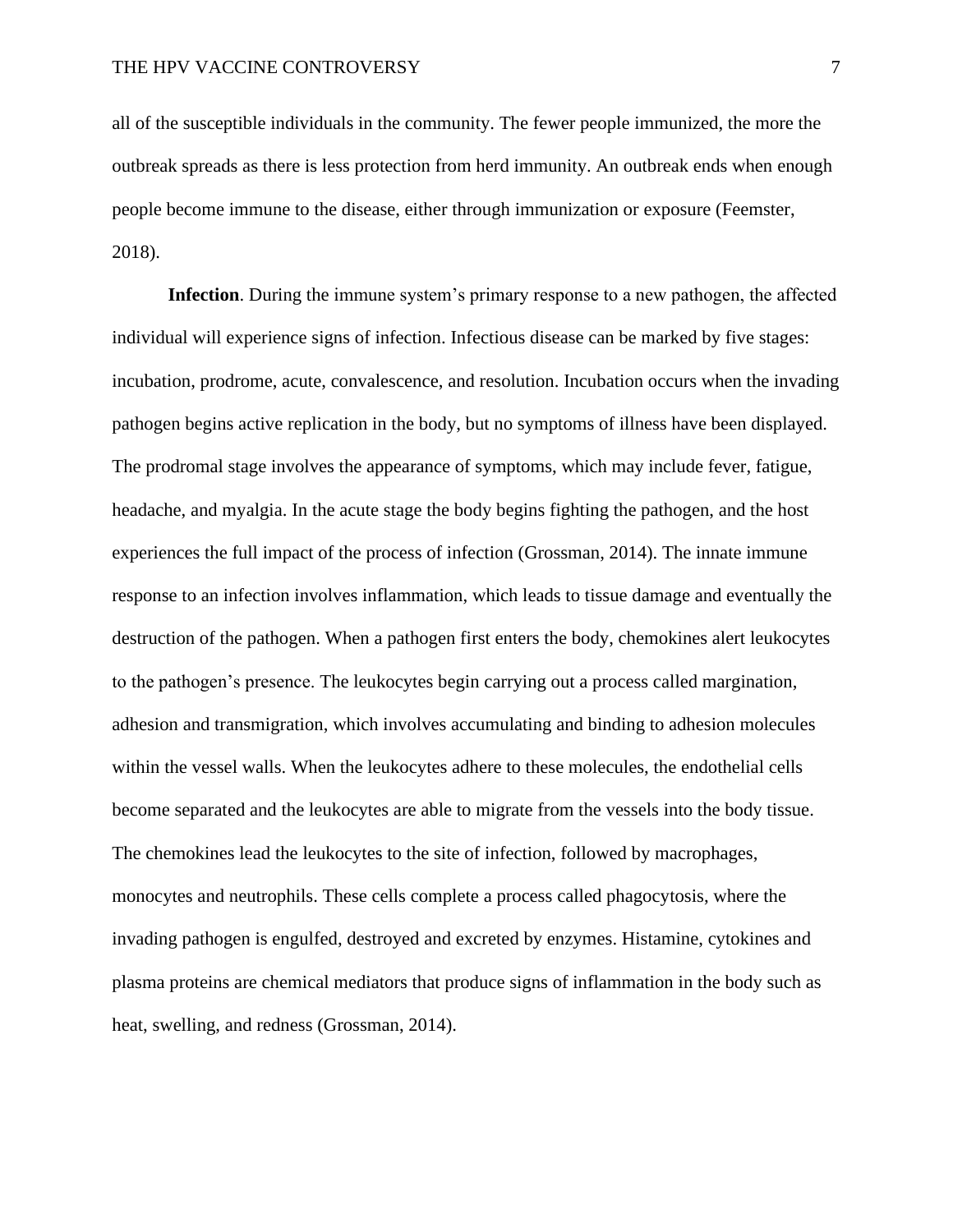# **How Vaccines Work**

The purpose of a vaccine is to prompt an immune response by the host against a specific pathogen, thereby protecting the host from future infection by that pathogen. When an individual comes into contact with a pathogen they have been vaccinated against, adaptive immunity will take over and the disease will be wiped out before the individual becomes symptomatic (Feemster, 2018). Vaccines must achieve a balance between being weak enough not to cause the disease symptoms they are protecting against, and being strong enough to stimulate the development of antibodies by B cells and memory by T cells. The immunity an individual acquires through vaccination is called artificially acquired immunity. This is slightly different than naturally acquired immunity, which would occur by having the disease and recovering, but it eliminates the symptoms and risks that come with the disease (Davidson, 2019). In order for a vaccine to be effective, antibody production must be stimulated, and antibodies need to be attracted to a specific pathogen. Antibodies themselves cannot simply be injected into an individual to protect against a disease, as they do not work unless they bind to the antigen of a specific pathogen. In order to achieve an adequate balance between disease and immunity, vaccines do not contain the same number of antigens that an invading pathogen does. The part of the pathogen that causes disease and the part that induces antibody response are separated during the development of the vaccine, allowing stimulation of the immune system, without endangering the health of the individual being vaccinated (Feemster, 2018).

#### **History of Vaccines**

The knowledge that survivors of infection from a certain disease become less prone to recurring infection with the same disease goes back to ancient Greece, and inoculation against smallpox has been reported in China and India from the 1500s to as early as 200 BC (The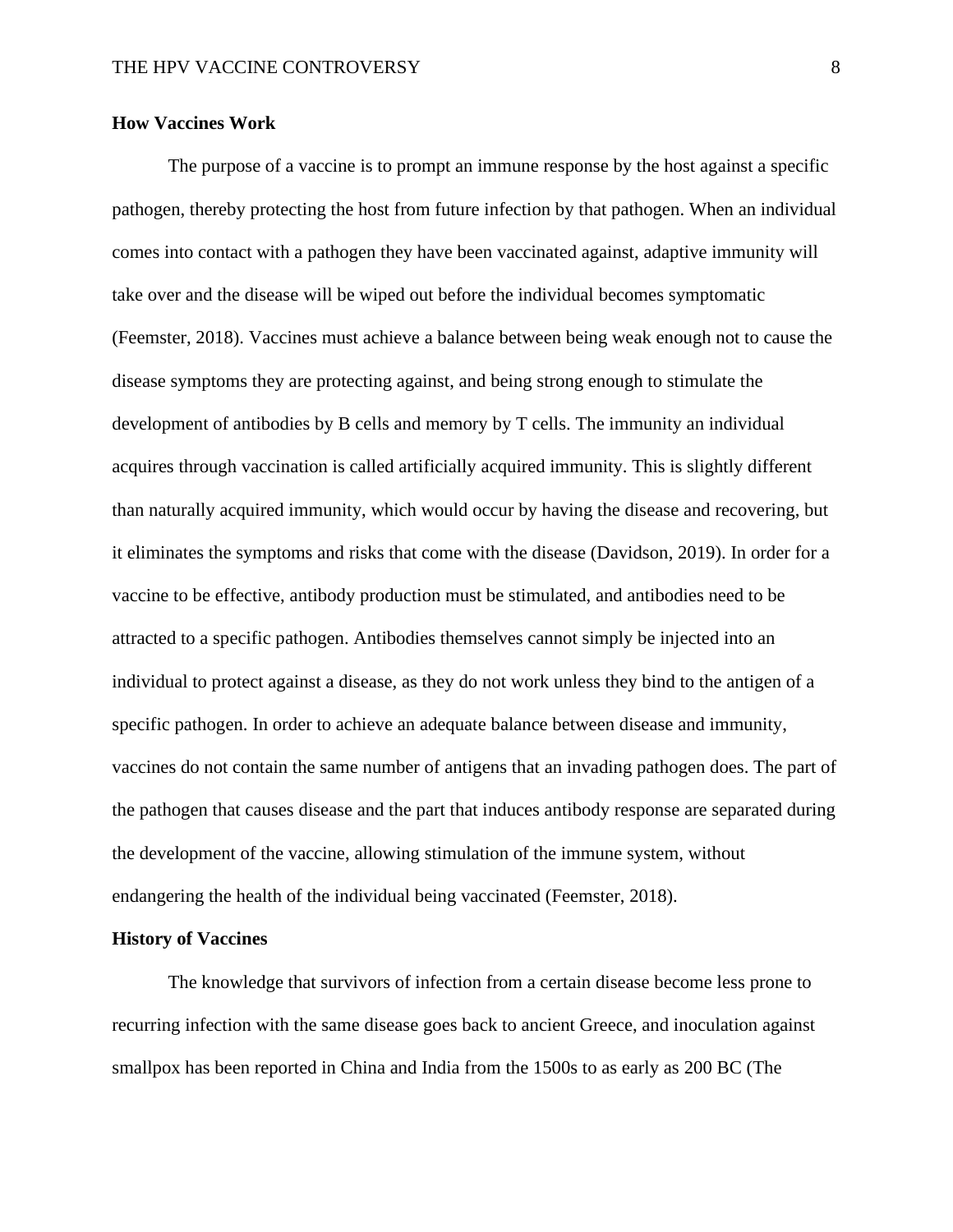# THE HPV VACCINE CONTROVERSY 9

College of Physicians of Philadelphia, 2019). Inoculation is the process of infecting an individual with a pathogen for the purpose of building immunity, while vaccination involves injecting a weakened or attenuated pathogen for the purpose of building immunity against the stronger pathogen. The first vaccination was not introduced in the United States until the 18<sup>th</sup> century. In 1796 an English doctor named Edward Jenner discovered milkmaids he was treating for cowpox were not becoming infected with smallpox, the more prevalent disease at that time. Cowpox is a similar viral disease to smallpox, but less common and less severe. Jenner then conducted several experiments, including inoculating farmers exposed to cowpox with smallpox. The farmers did not develop smallpox, so Jenner then inoculated a young boy with cowpox, followed by smallpox a few weeks later. The boy did not develop symptoms of smallpox, and Jenner had proven cowpox provides immunity against smallpox. Five years later, over 100,000 people across Europe had received the first smallpox vaccine.

Vaccine acceptance was slower in America, as cows in the United States were not affected by cowpox and the virus was more difficult to access. This led to the development of fraudulent vaccines on the black market, causing harm to those injected and nearly bringing an end to the vaccination movement in America. However, Thomas Jefferson established the widespread importation of cowpox fluid from Europe and collaborated with doctors in several studies to prove smallpox vaccinations were effective. By the early to mid  $20<sup>th</sup>$  century vaccines were being developed to prevent tuberculosis, yellow fever, typhus, pertussis, influenza, measles, mumps and polio (Feemster, 2018).

# **Vaccine Development**

During the  $20<sup>th</sup>$  century when many of the aforementioned diseases were prevalent, vaccines were developed based on how quickly they could reduce the incidence of a disease.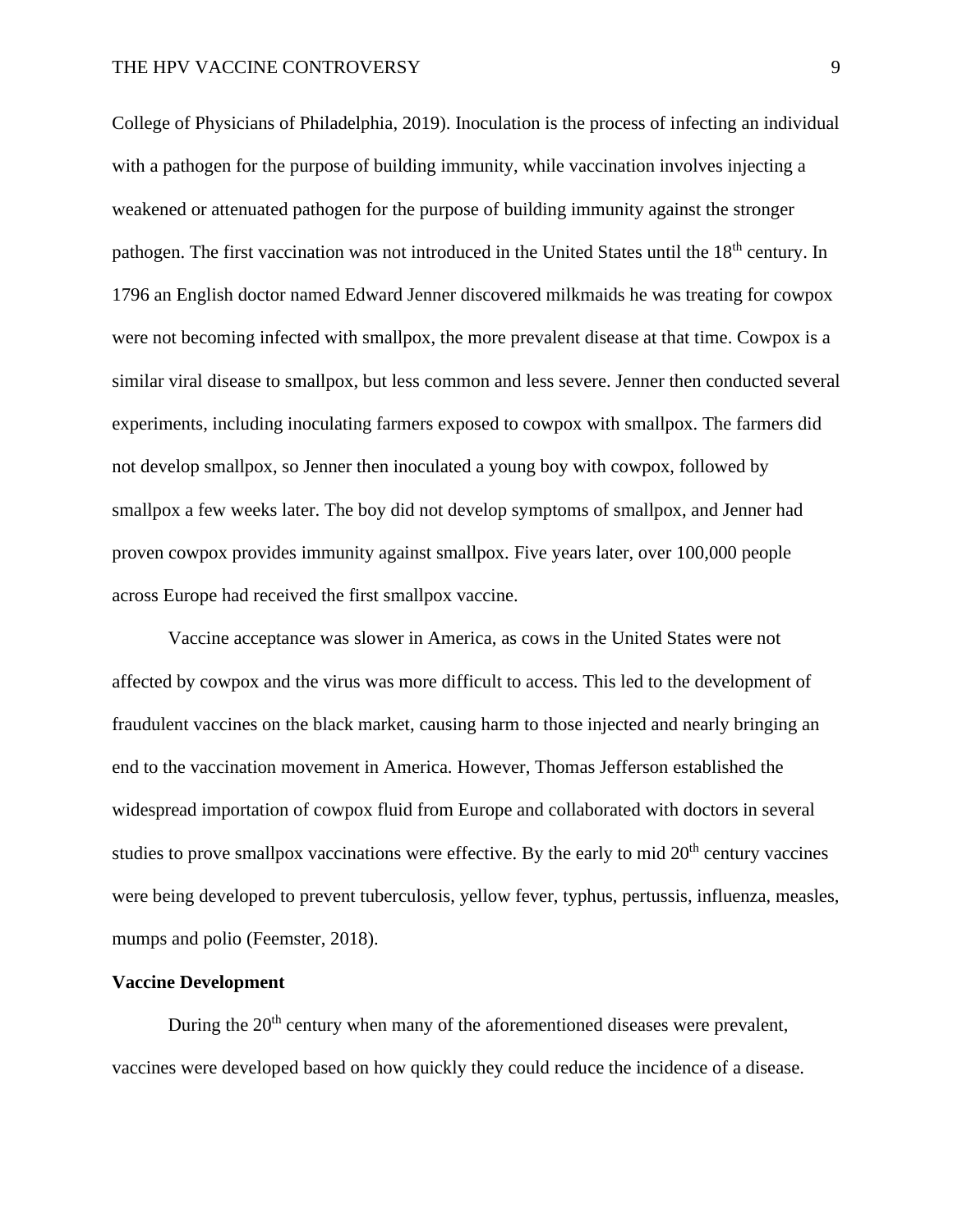# THE HPV VACCINE CONTROVERSY 10

Current vaccine development is now largely based on benefit versus risk (Feemster, 2018). The other factors considered when developing a vaccine include the type of pathogen, the potential adverse effects caused by the vaccination, the number of doses needed, the speed of pathogen mutation, and the population needing vaccination. It is also important to consider the ease of large-scale production, shelf life, storing and transportation conditions, and route of administration. A vaccine can be live attenuated, inactivated/killed, subunit, conjugate, polyvalent, or combination (Davidson, 2019).

Live attenuated vaccines contain live pathogens that have been weakened so they do not cause the disease but do cause the production of antibodies. Inactivated vaccines render a virus unable to reproduce, but still cause an immune response. Killed vaccines are the equivalent of inactivated vaccines for bacterial diseases. The immune response is weaker with inactivated/killed vaccines and so requires multiple doses to achieve immunity (Davidson, 2019). Subunit vaccines use inactivated proteins from bacteria to induce an immune response. Similarly, recombinant vaccines use inactivated viral proteins. In recombinant vaccines, the gene that makes the protein is inserted into the DNA of a yeast cell. The yeast reproduces, as does the DNA, creating a protein which is purified and made into a vaccine. Human papilloma virus vaccines are created using this technique (Feemster, 2018). Polyvalent vaccines protect against multiple strains of a disease, HPV vaccines are also polyvalent (Davidson, 2019). Conjugate and polysaccharide vaccines are similar to subunit vaccines in that they use a sugar or polysaccharide found on the capsule of specific bacteria to illicit an immune response, rather than a form of the pathogen itself (Feemster, 2018).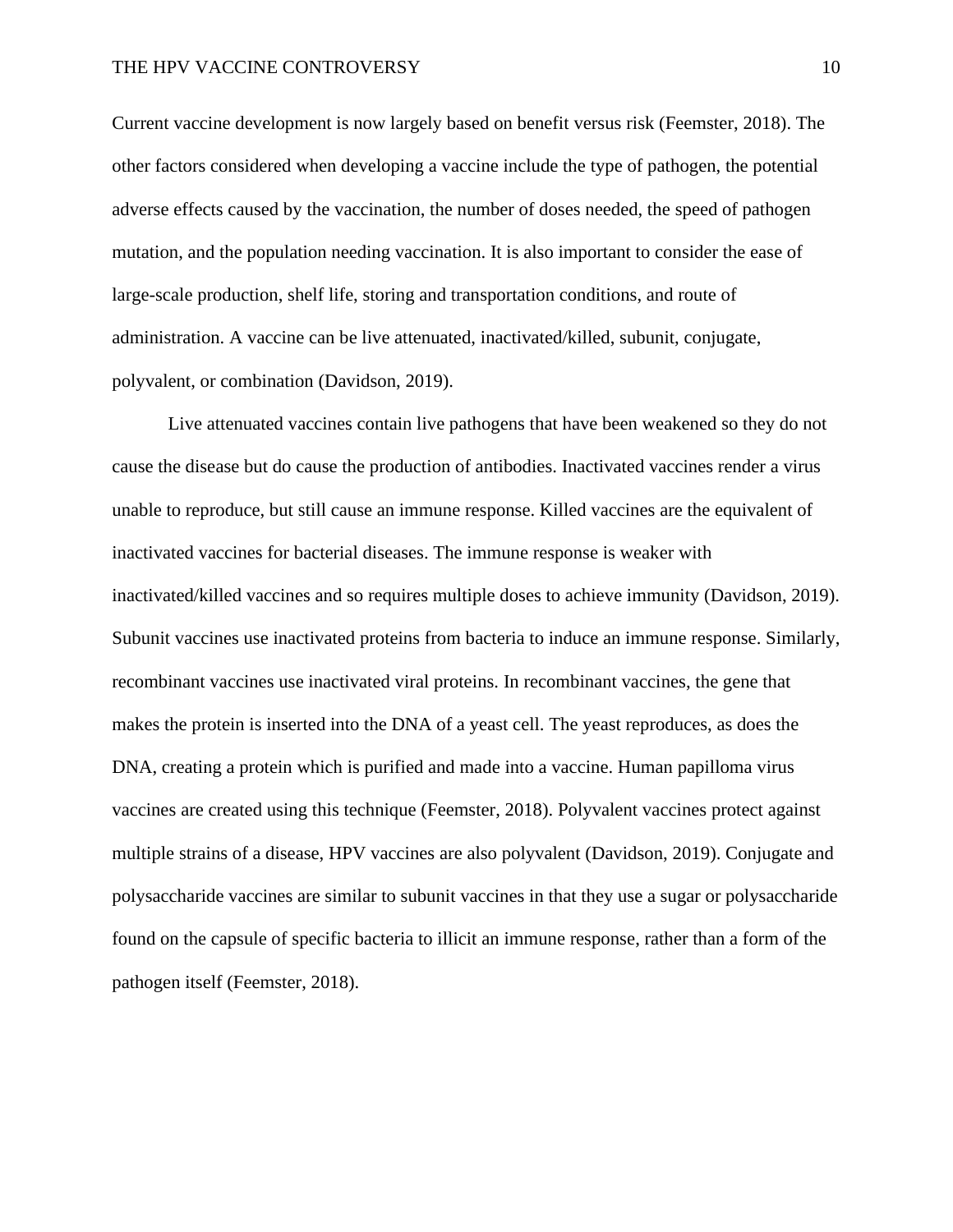# **Objections to vaccination.**

Trends of the anti-vaccine movement tend to rise or fall in relation to outbreaks of vaccine-preventable diseases becoming less or more common. Most of the concerns related to vaccines today include skepticism about their efficacy and safety, religious objections and concern that mandatory vaccinations violate personal liberty. There has been resistance and skepticism related to inoculation and vaccination since their inception. Real vaccine resistance began to occur when the Vaccine Act of 1853 came into effect in England and Wales, making vaccination mandatory for infants in these countries. The act was not received well and sparked the formation of the first anti-vaccination movement, the British Anti-Vaccination League. In response to the pressure and large following of the Anti-Vaccination League, British Parliament issued the Vaccine Act of 1898. This act authorized conscientious objection to vaccination. At the start of the Boer War in 1899, vaccination of soldiers against typhoid was made voluntary for similar reasons. Because of this only 5% got the vaccine and 58,000 soldiers developed typhoid. Mandatory military vaccination was reinstated in Britain after World War I (Davidson, 2019). In 1852, certain American states began requiring free public education and compulsory attendance. Because of the level of contagious disease children would be required to be exposed to, proof of smallpox vaccination was required for school attendance. Today, all public schools and most private schools and daycares require proof of certain vaccinations or proof of exemption. Opposition to vaccines grew more slowly in America because there were no national laws, but eventually the Anti-Vaccination Society of America was established in 1879. This was followed by two more leagues in New England and New York. Claims began to spread about vaccines, for example, that an increase in leprosy at the time was caused by the smallpox vaccine (Davidson, 2019).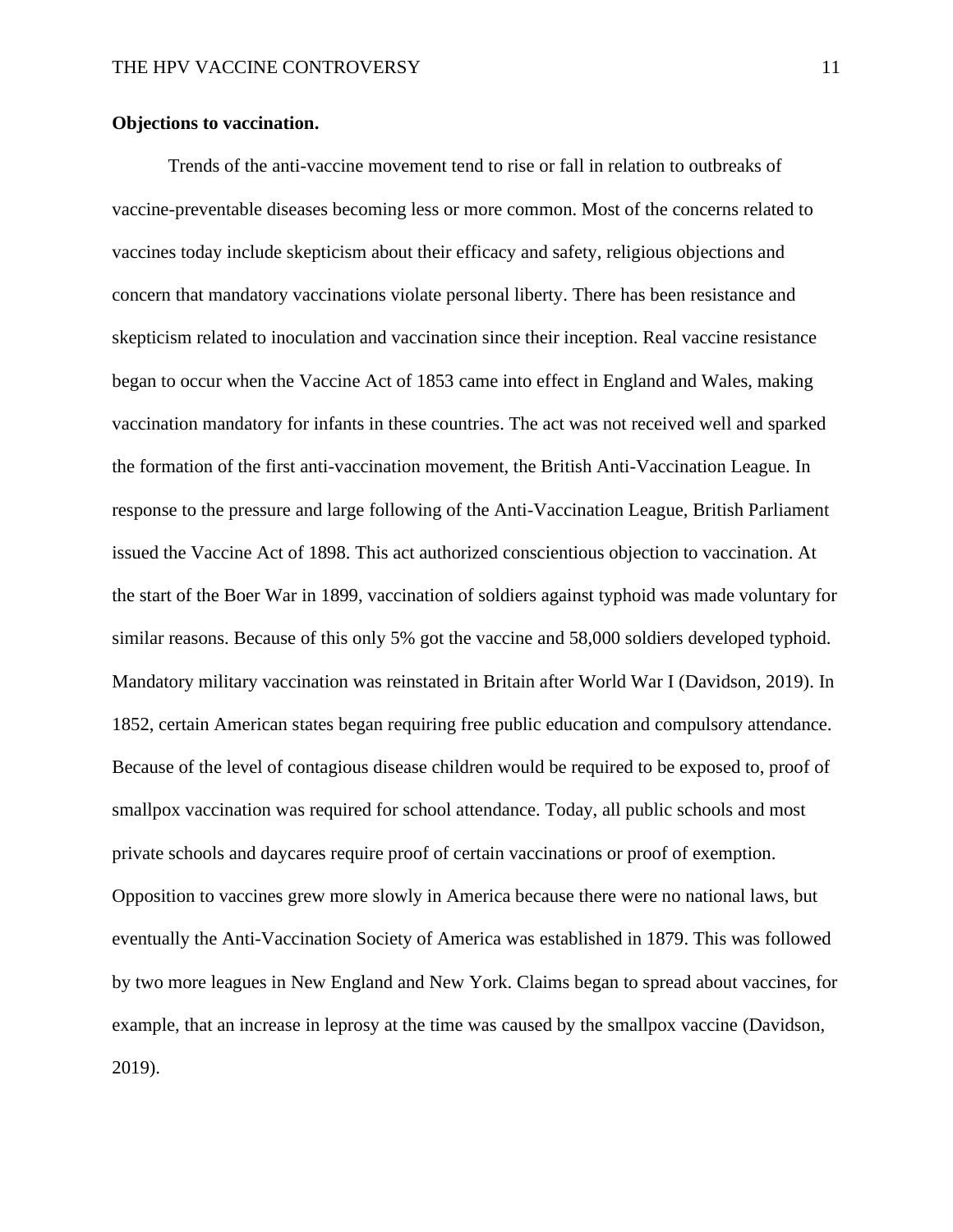The start of the modern anti-vaccination movement in America began in the 1980s with the formation of the National Vaccine Information Center (NVIC). This organization was formed after a documentary called *DPT: Vaccine Roulette* was broadcast by WRC-TV. This documentary voiced claims of parents who stated their children had been harmed by receiving the diphtheria, pertussis, and tetanus (DPT) vaccine. Their claims mentioned developmental regression and mental and physical disabilities following DPT vaccination. The station reportedly received over 2,000 calls following the broadcast of parents who believed their children's symptoms were also caused by the DPT vaccine (Davidson, 2019). Vaccine scientists reported the rate of injury from the DPT vaccine could only feasibly be one in 100,000. Perhaps the most well-known claim promoting vaccine resistance was that of Andrew Wakefield in 1998. Wakefield claimed research he and 12 colleagues completed proved the measles, mumps, and rubella (MMR) vaccine was connected to the development of autism. Wakefield's article was published by *The Lancet*, a reputable and peer-reviewed scientific journal. The article spread across Europe, to America, Australia, and Japan and parents began refusing the MMR vaccine for their children. Wakefield's research was later determined to be fraudulent and inaccurate. Ten of his colleagues rejected the article, it was redacted, and Wakefield had his medical license revoked. However, the study and rejection of Wakefield's research could not take back the fact that his theory was circulated worldwide (Davidson, 2019).

#### **Human Papilloma Virus (HPV)**

# **HPV – The Infection**

Human papilloma virus is the most common sexually transmitted disease in America, affecting over 79 million individuals in their teens and early 20s. Symptoms of this disease are not always present, and 90% of the time HPV infections go away on their own and become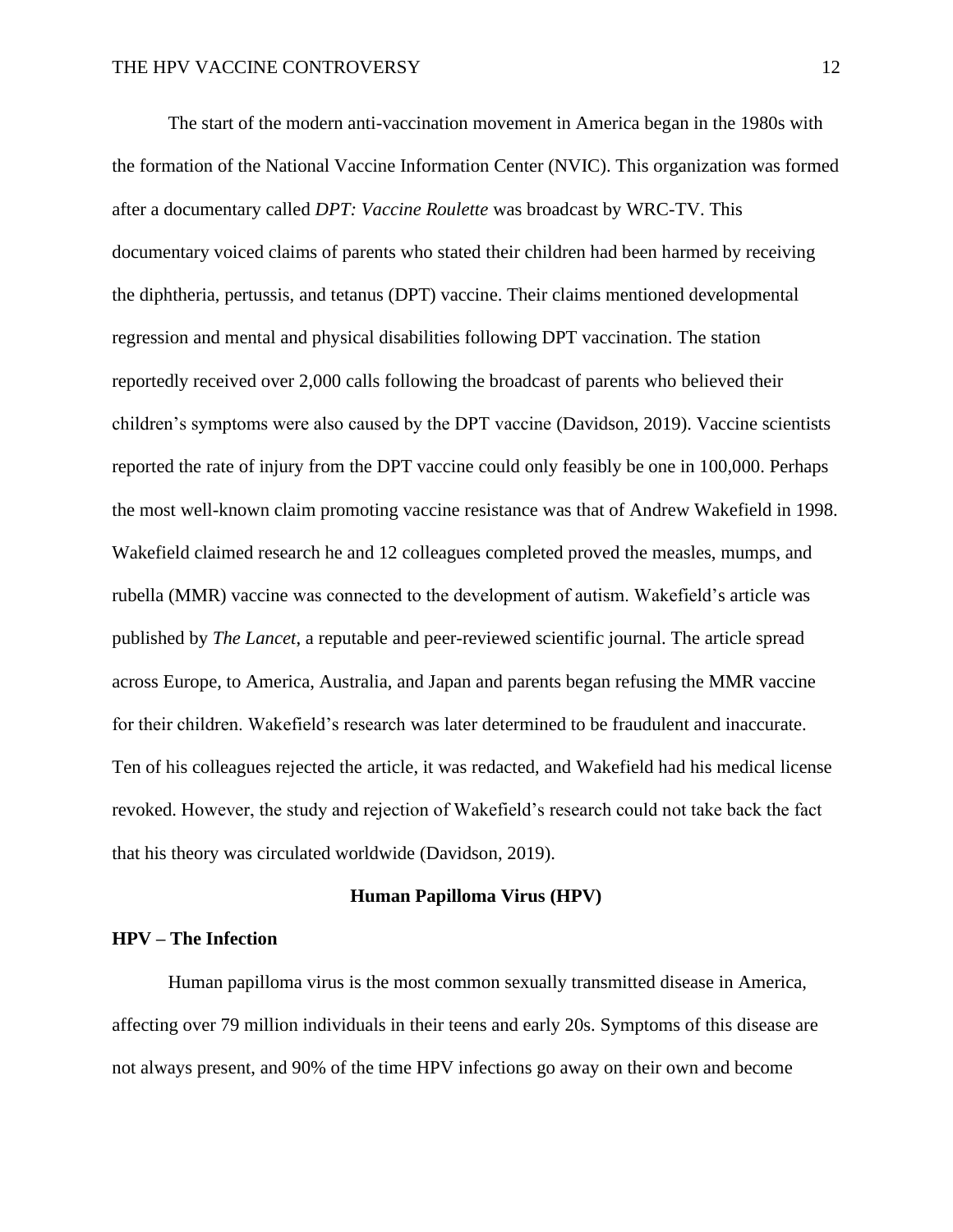undetectable after two years. However, when HPV stays in the body it can lead to genital warts and certain cancers. The virus does not spread through blood or body fluids, but through skin-toskin sexual contact. Human papilloma virus is spread by vaginal, anal, and oral sex and affects the vulva, vagina, cervix, penis, scrotum, mouth, and throat. A person may also be infected with multiple strains of HPV at once, and it has been determined that most sexually active individuals contract HPV at some point in their lives (NYULH, 2019). Since it is spread from skin-to-skin contact, the HPV virus affects the mucosal and cutaneous epithelium and causes benign or cancerous lesions. It is an oncogenic virus that has developed mechanisms allowing it to escape from the host immune defenses, and therefore prolong the length of infection. An individual infected with HPV could be infected for several months before the immune system initiates a response. Because of this characteristic of the disease, immunosuppressed individuals are at increased risk of developing lesions and cancer. However, this delay of the immune response is observed in individuals who are immunocompromised as well as those who are not (Ashrafi & Salman, 2016).

One of the ways HPV avoids detection by the host immune system is its nonlytic property. When HPV infects a cell, it does not break it down. This causes less exposure of the viral antigen to the T cells, and results in a lack of inflammation. Certain strains of the virus contain HPV oncoproteins E5, E6, and E7. These oncoproteins assist in the disruption of the functions of major histocompatibility complex class I (MHC I) and the interferon (IFN) pathway. E6 and E7 disrupt the IFN pathway by inhibiting IFN production in natural killer (NK) cells. This inhibits the NK cells from doing their job in destroying the virus, as the role of IFN is to "flag" certain cells for destruction. E5 is located in the endoplasmic reticulum and Golgi body of HPV infected cells. E5 retains surface MHC I within the Golgi body, disabling it. This allows the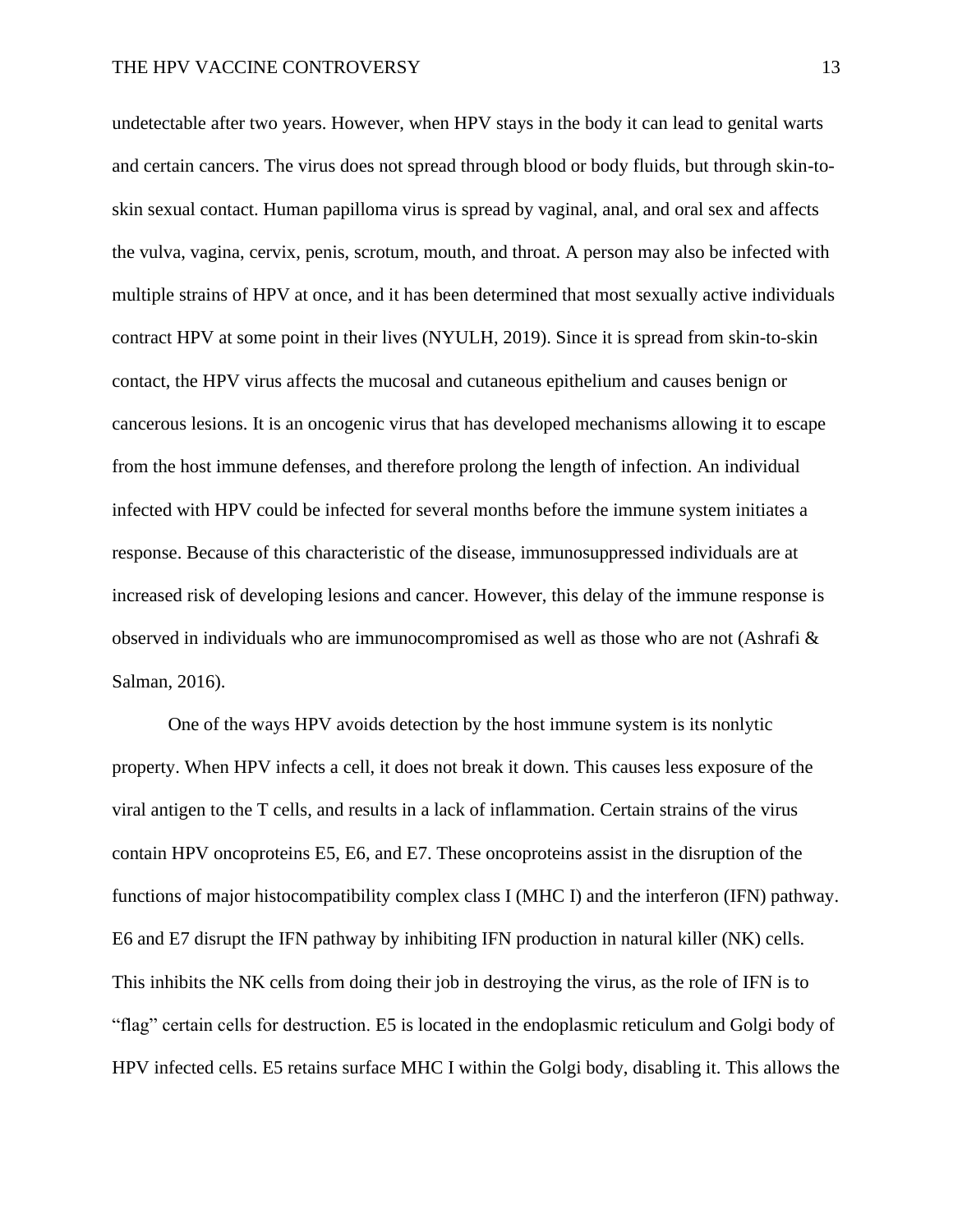infected cells to evade destruction via cytotoxic T cells and establishes the prolonged length of the HPV infection. The persistence of HPV is what leads to the development of malignant lesions and cancer (Ashrafi & Salman, 2016).

# **HPV and cancer**

There are over 150 types of HPV that infect humans. Forty of those types are linked to cancer and nine of those types are known to cause the majority of HPV-related cancers and genital warts (NYULH, 2019). These are HPV types six, 11, 16, 18, 31, 33, 45, 52 and 58 (MSD, 2019). HPV types six and 11 are identified as low risk and cause 90% of genital warts and mild cervical dysplasia (NYULH, 2019). About 70% of cervical cancers and 50% of high-grade cervical lesions are associated with HPV types 16 and 18 (Niccolai et al., 2017). Along with types 16 and 18, types 31, 33, 45, 52 and 58 are also identified as high risk and are responsible for most HPV-related cancers (MSD, 2019).

**Cervical cancer.** Cervical cancer is the third most common cancer among women across the world. Approximately 13,000 new cases and 4,100 deaths from cervical cancer occur each year in the US. Cervical cancer occurs at a much higher rate in less developed countries, with 569,000 cases and 300,000 deaths yearly worldwide. The risk of cervical cancer doubles with the first sexual intercourse occurring before age 18 compared with after age 21. Giving birth before age 18, and multiple vaginal births (>4) are also risk factors. Smoking can negatively affect cervical cells, as well as compromise the immune system. This increases the risk of an HPV infection developing into cancer. Human immunodeficiency virus (HIV) infection and prolonged use of oral contraceptives (>5 years) also increase the risk of cervical cancer (Johnson, James, Marzan & Armaos, 2019).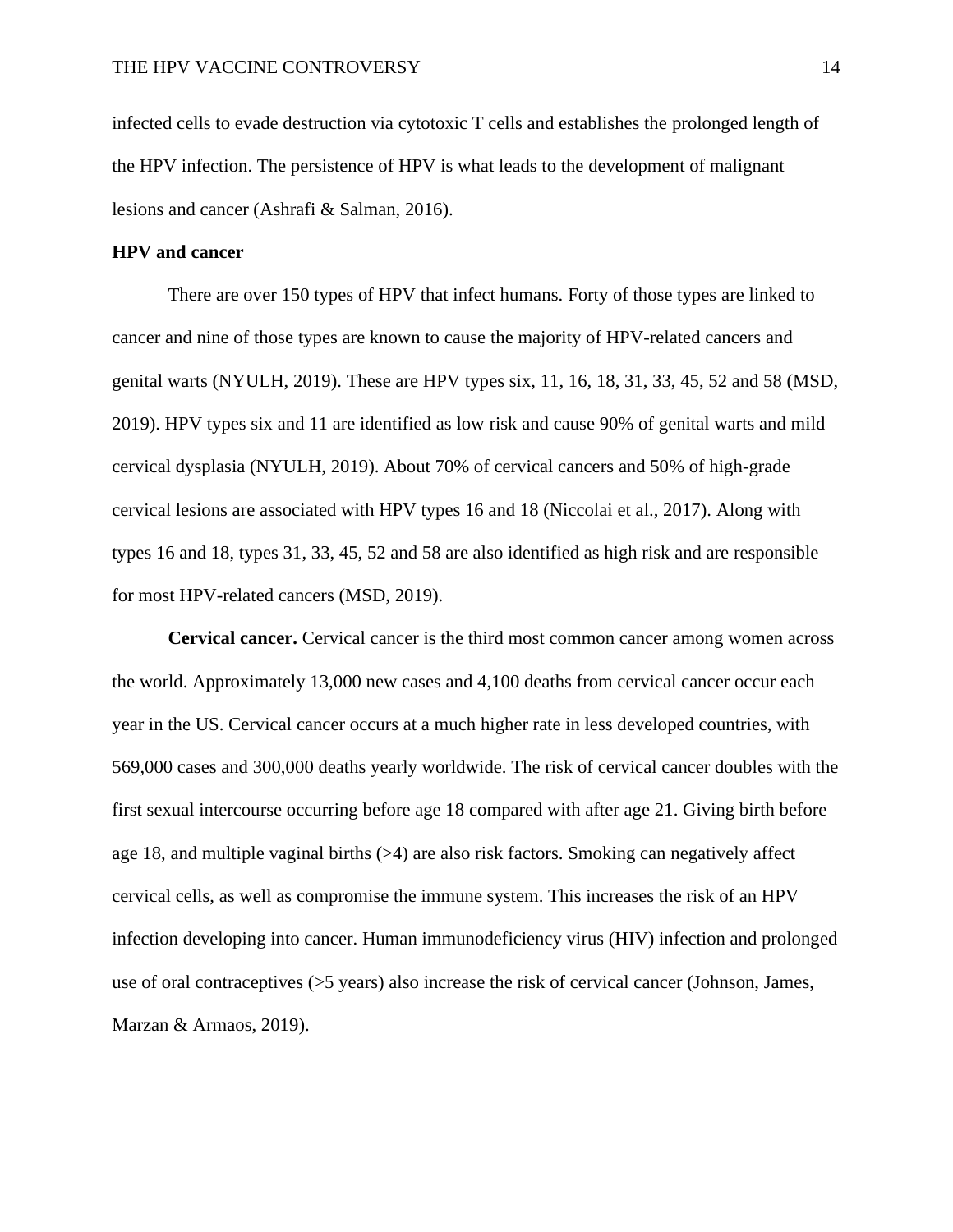The early clinical presentation of cervical cancer is usually asymptomatic, but commonly includes irregular vaginal bleeding and discharge. Later signs include radiating pelvic and lower back pain, and bowel or bladder changes such as hematuria. If cervical cancer is suspected, a pelvic examination is performed, and any abnormal lesions are biopsied. The definitive diagnostic test for cervical cancer is a colonoscopy, followed by histological examination of cervical biopsy. The two most common types of cervical cancer are squamous cell carcinoma (85%) and adenocarcinoma (25%). Prognosis is generally worse in non-squamous cell presentation, as well as in metastasis to the pelvic or para-aortic nodes. Treatment of cervical cancer includes surgery, radiation, chemotherapy and immunotherapy. Many of these treatments can lead to problems of their own, such as bladder dysfunction, bowel dysfunction, premature ovarian failure, sexual dysfunction, lymphedema, fatigue and psychosocial issues (Johnson et al., 2019).

**Oropharyngeal cancer.** While cervical cancer occurs more frequently in less developed countries, oropharyngeal cancer is more common in developed countries. Ninety percent of oropharyngeal cancers are squamous cell carcinomas. In the United States oropharyngeal cancers have increased by 3.9% in men and 2.1% in women. The risk for oropharyngeal cancer increases with tobacco and alcohol use, however with HPV positive oropharyngeal cancers, the demographic tends to have less tobacco and alcohol exposure. Patients with HPV also tend to be in their mid 50s and have a higher socioeconomic class and education. Oropharyngeal cancer caused by HPV is also more common in Caucasians and is three times more likely to occur in men. Ninety to ninety-five percent of oropharyngeal cancer is caused by HPV type 16, the survival of which may be facilitated in the tissue of the tonsils, which are histologically similar to cervical tissue. This type of cancer usually presents with a tumor and lymph node involvement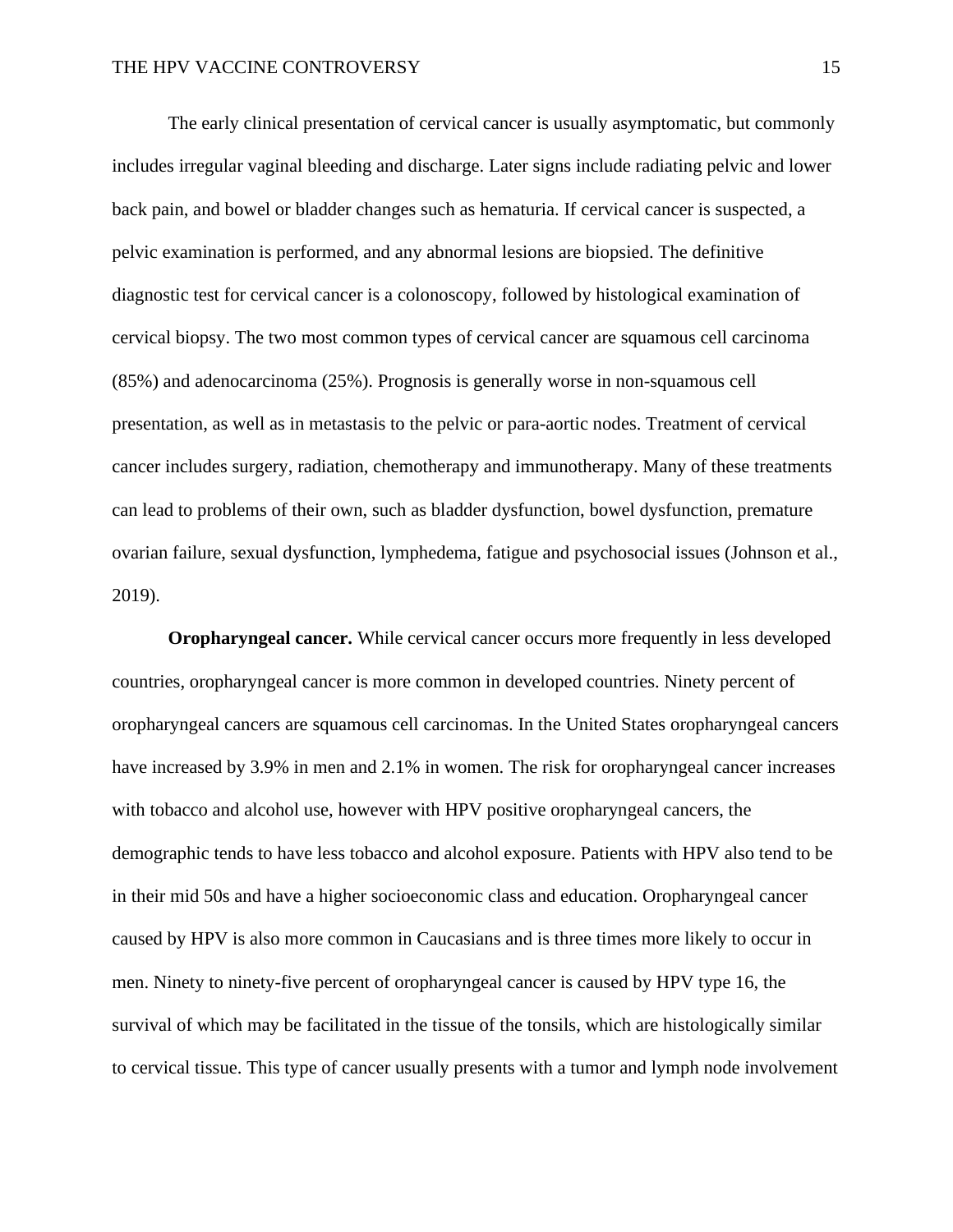in the early stages; however, metastasis is usually delayed (Elrefaey, Massaro, Chiocca, Chiesa & Ansarin, 2014). Oropharyngeal cancer caused by HPV usually has a better outcome than other oropharyngeal cancers, with a 28% lower risk of death and a 49% lower risk of recurrence. This improved prognosis can be due to contracting HPV at a young age, fewer genetic alterations in the tumors, higher radiosensitivity, and absence of field cancerization. Because of better prognosis, nonsurgical treatments such as chemotherapy and radiation are preferred for this type of cancer. Side effects of this treatment are xerostomia, chronic aspiration, dysphagia, and chronic fatigue. In order to decrease these side effects, minimally invasive procedures such as transoral robotic surgery (TORS), which uses lower adjunct doses of chemotherapy and radiation (Elrefaey et al., 2014).

# **HPV vaccine**

Gardasil was the first HPV vaccine developed and was approved by the FDA in 2006. Gardasil is also known as the quadrivalent vaccine, and protects against HPV types six, 11, 16 and 18 (Johnson et al., 2019). In 2009 a bivalent vaccine known as Cervarix was approved to cover just HPV types 16 and 18 (Elrefaey et al., 2014). The only HPV vaccine currently available in the United States is the 9-valent vaccine or Gardasil-9, approved in 2014. Gardasil-9 covers HPV types six, 11, 16, 18, 31, 33, 45, 52 and 58, the nine types known to cause the majority of HPV-related cancers (Johnson et al., 2019). The HPV vaccine is recommended for 11 to 12-year-old girls and boys, but it can be started as early as age nine, especially if the patient has a history of sexual abuse. It is ideal to receive the vaccine before sexual contact and consequential exposure to HPV. However, the HPV vaccine can still be beneficial to individuals who are sexually active. While the vaccine cannot treat an existing HPV infection, it can protect an individual from certain HPV types they may not yet have been exposed to. The CDC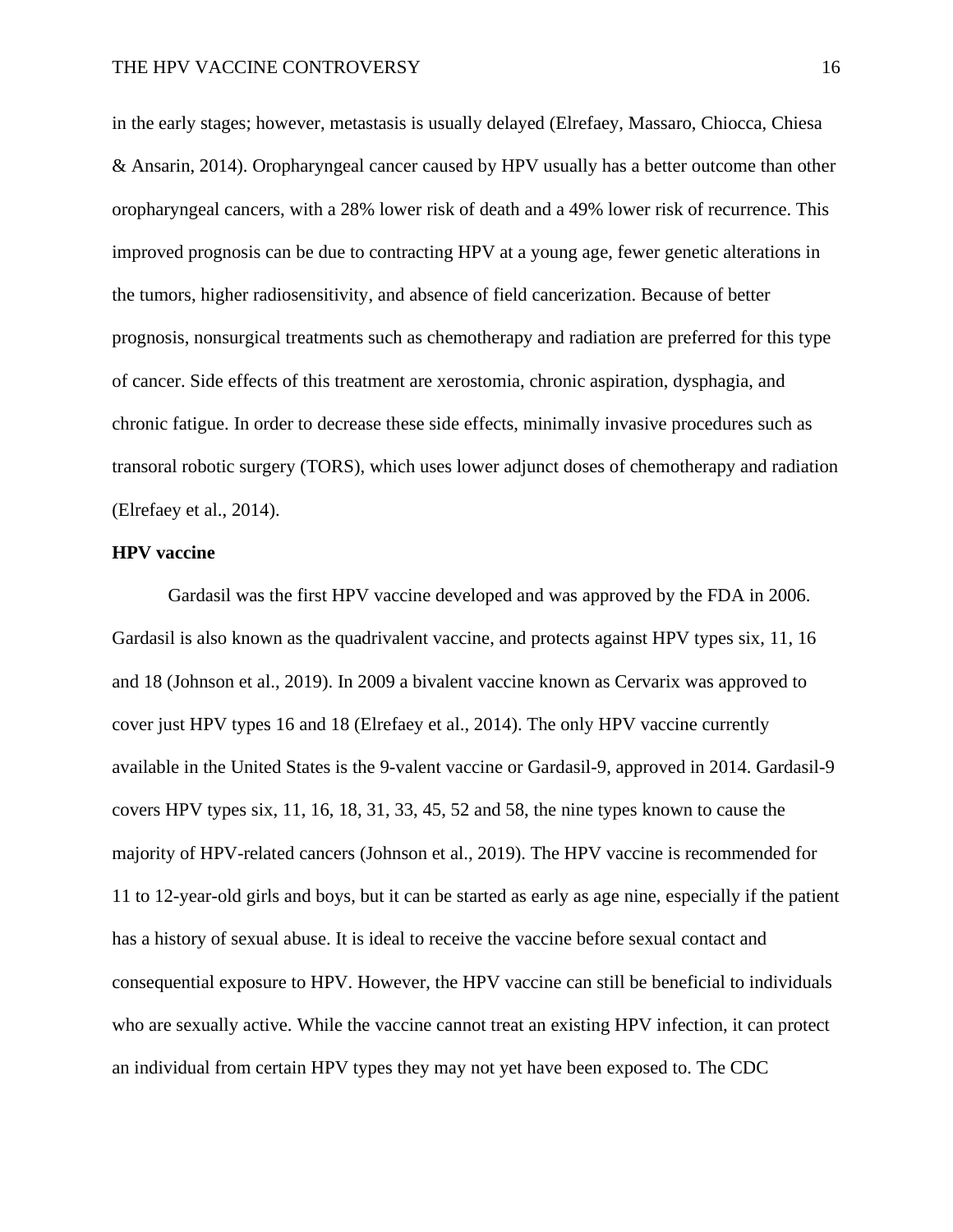recommends two doses at least six months apart for nine to 14-year-olds, and three doses over 6 months for those beginning the vaccine series at ages 15 through 26. Response to the vaccine is better at younger ages which is why three doses are recommended after the age of 14. The HPV vaccine has also recently been approved for men and women ages 27 to 45, as it has been proven to still be effective later in life (Mayo Clinic, 2019). Gardasil-9 is composed of virus like proteins (VLPs) that closely resemble HPV and stimulate antibodies that also react against the HPV virus. The vaccine does not contain live or killed HPV virus or DNA from the virus and is therefore not infectious. The VLPs have been proven to be highly effective, as they stimulate a strong immune response (NIH, 2019). The vaccine contains aluminum as an adjuvant to assist in stimulating the immune system, and polysorbate 80 to stabilize the vaccine. The vaccine also contains sodium chloride, water, L-histidine (an amino-acid, which makes up a protein), and sodium borate (Nicol et al., 2015).

#### **Controversy**

There are many topics of controversy surrounding the HPV vaccine. The main points of dispute include the vaccine's relevance, efficacy, and safety.

# **Relevance**

The relevance of the HPV vaccine is often disputed by those who believe it promotes promiscuity in young adults. Some also state that because the vaccine does not cover all strains of the virus, there is no point in getting it. Others mention that because of screenings such as pap smears and HPV testing, a vaccine is not needed (Holland et al., 2018).

**Promoting promiscuity.** One of the most common presumptions about the HPV vaccine is that it promotes the promiscuity of young adults by protecting them from the most common sexually transmitted disease. There have been multiple peer-reviewed studies completed that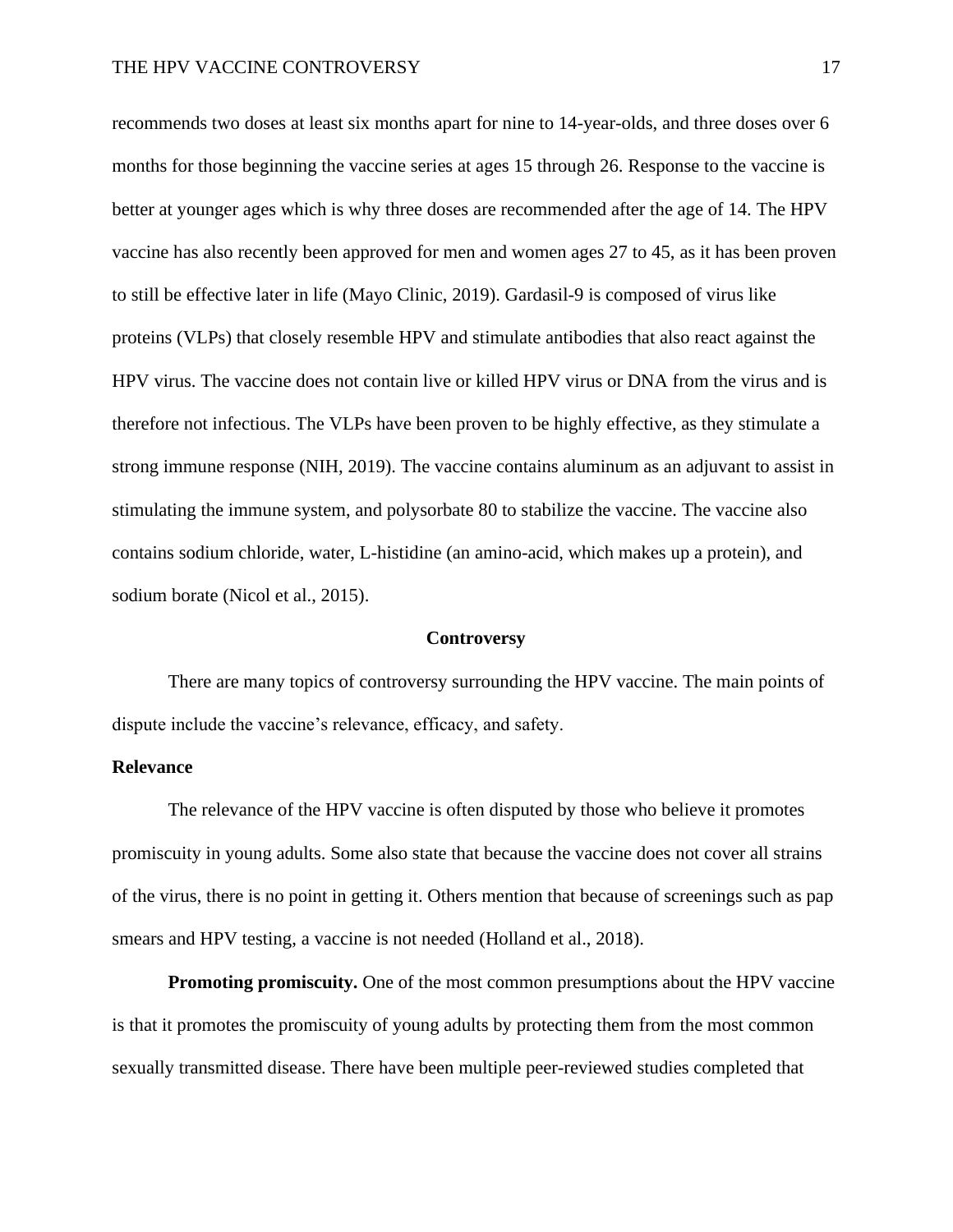disprove this theory. A study done in Canada compared a cohort of eighth-grade girls two years before and two years after implementation of the country's HPV vaccination program. The cohort consisted of 260,493 girls, 128,712 of which were eligible for the vaccination program. The study measured incidence of pregnancy and sexually transmitted diseases that were non-HPV related. The study identified 15,441 incidences of pregnancy and sexually transmitted diseases out of the entire cohort but found that there was no increased risk in those who received the vaccine (Smith, Kaufman, Strumpf & Lévesque, 2015). A recent study in the United States compared youth high risk behavior in states that had passed legislation promoting the HPV vaccine with states that had not. The study utilized the results of 886,981 Youth Risk Behavior Surveillance System (YRBSS) surveys of high school students from 2001-2015. The results of this study found no significant difference in sexual behaviors in states that had passed legislation compared with those that had not. In states with HPV vaccination legislation there was actually a reported decrease in adolescent sexual intercourse by 0.9% and increase in condom use by 0.96%. Therefore, implementation of the HPV vaccine does not appear to increase the risk of sexual behavior in adolescents (Cook, Venkataramani, Kim, Tamimi, & Holmes 2018).

**Real risk of cancer.** Because there are many strains of HPV that appear and resolve on their own, some may not feel the need to vaccinate against it. While it is true the vaccine does not cover all strains of HPV, it does cover the most common strains to cause cancer (ACS, 2017). Globally each year, HPV causes 570,000 and 60,000 cancer cases in women and men, respectively (de Martel, Plummer, Vignat, & Franceschi, 2017). In the United States, HPV causes >90% of all cervical and anal cancers, 70% of vaginal, vulvar and oropharyngeal cancers, and >60% of penile cancers (CDC, 2019a). Some who oppose the vaccine argue it is not worth giving, as cervical cancer only accounts for 0.8% of cancers in the United States (Holland,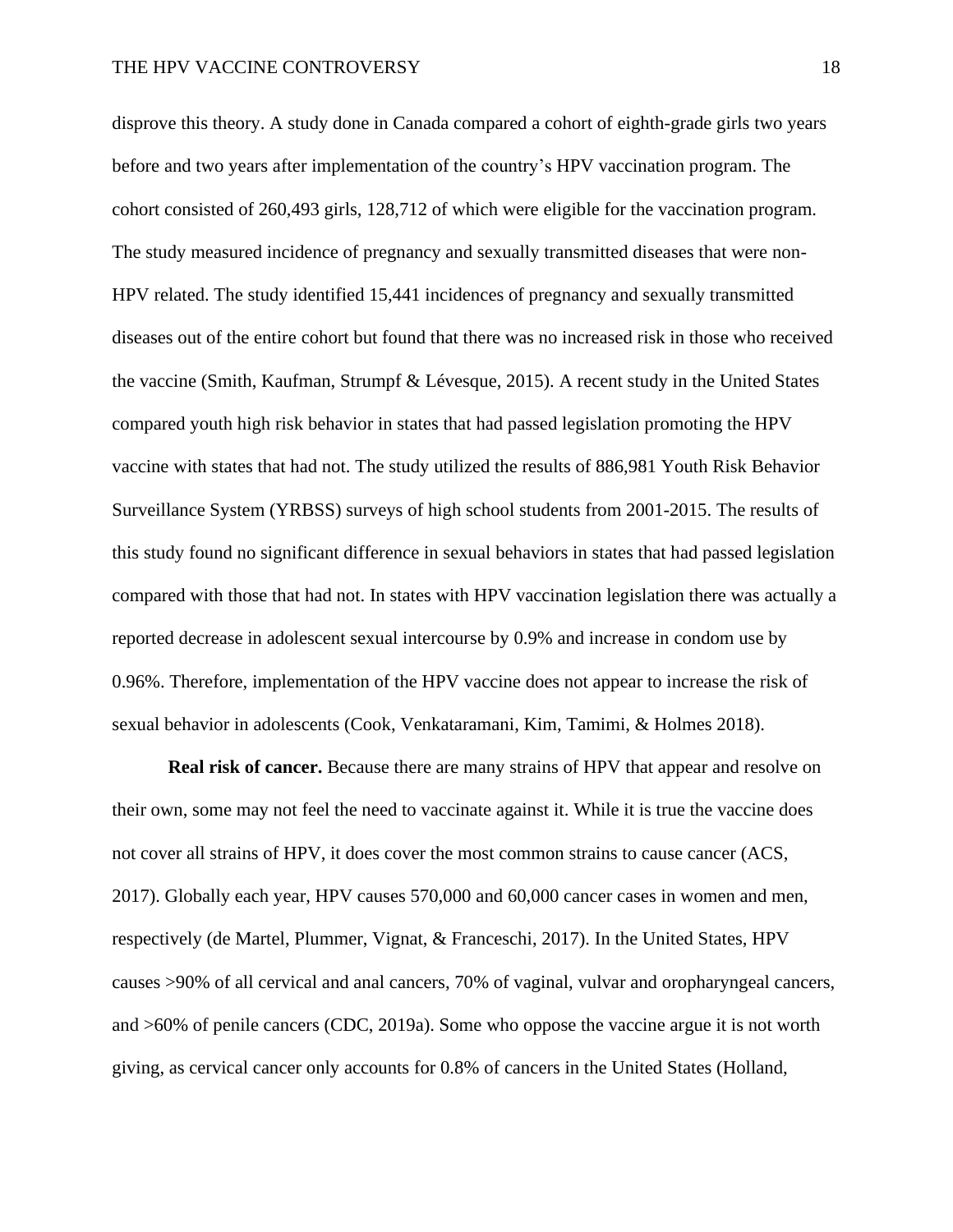Rosenberg, Iorio, & Montagnier, 2018). While this is true, cervical cancer kills >4,000 women (ASCO, 2019), and oropharyngeal cancer kills >9,000 people (OCF, 2019) every year in the United States. There is a way to greatly reduce these numbers, as research has shown 70-90% of all HPV-related cancers can be prevented by HPV vaccination (de Martel et al., 2017). Based on this evidence, it would seem that vaccination is both justifiable and necessary.

**Alternative prevention methods.** Some sources question the relevance of the HPV vaccine in terms of cancer prevention when more desirable alternatives exist such as pap smears and HPV tests (Holland et al., 2018). Pap smears and HPV tests are methods of screening that may prevent the development of cancer if abnormal cells are caught early enough. Conversely, the HPV vaccine prevents most cancer-causing HPV types from ever infecting an individual, stopping cancer before it starts. Because the vaccine does not cover every strain of HPV, it is important to utilize screening methods in combination with the vaccine. However, pap smears cannot be relied on as the primary method of prevention, as they can only diagnose the need for further testing by identifying abnormal cervical cells. The majority of HPV-related cancers are not cervical cancers, and the pap test cannot prevent these (Simpson, 2018). Human papilloma virus tests are done when a pap smear result is abnormal in order to detect the presence of the HPV virus, however it does not test for all HPV types. The test does not diagnose cancer but determines the presence of an HPV type that may cause cancer. It is usually followed up with further testing (Mayo Clinic, 2018). There are currently no FDA approved screening methods for men, or for other types of HPV-caused cancers besides cervical cancer (ACS, 2017). This includes oropharyngeal cancer, which is the most common type of HPV-caused cancer in the United States (Van Dyne et al., 2018). Therefore, the HPV vaccine remains the best overall prevention method for HPV and HPV-caused cancers.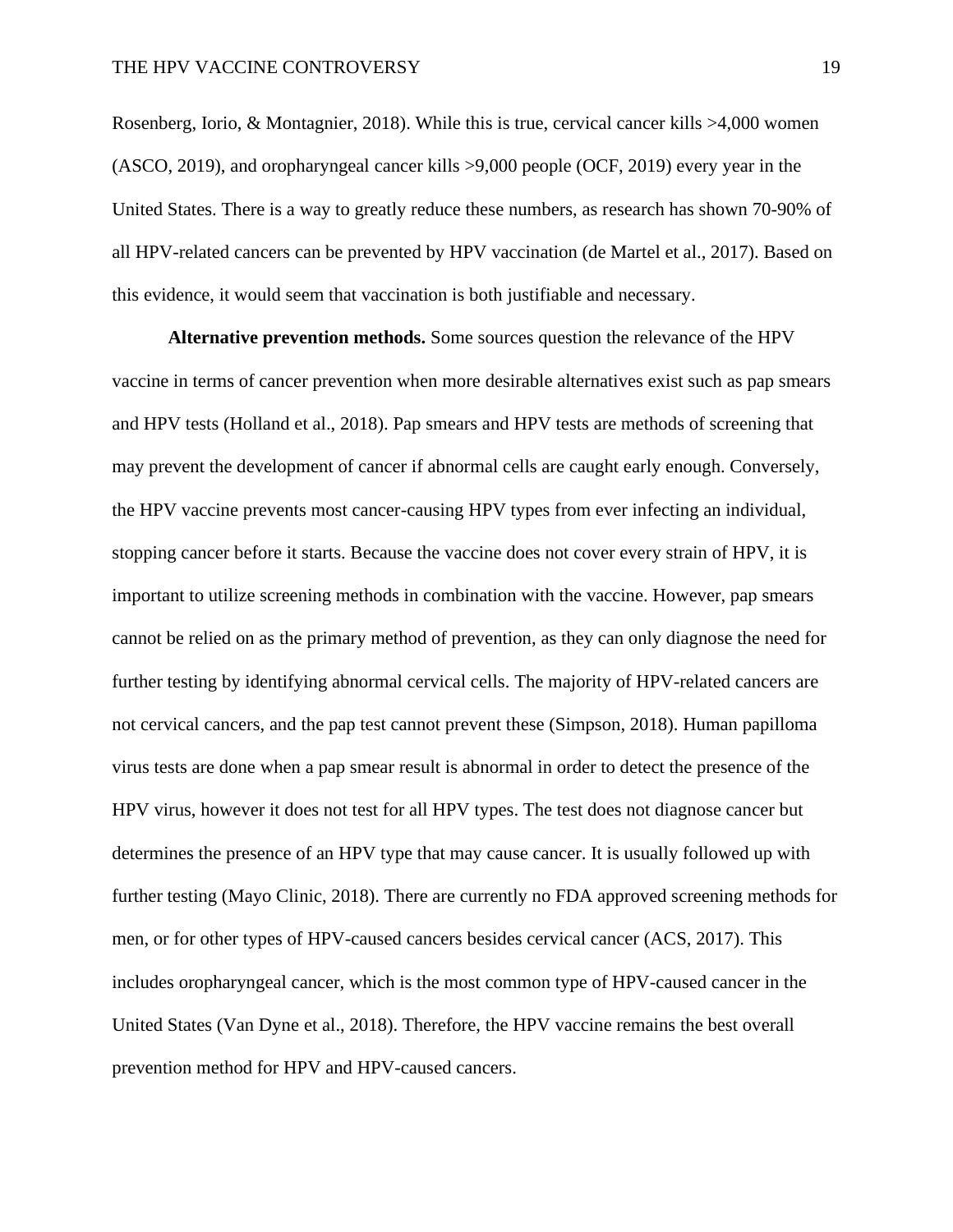# **Efficacy**

The ability of the HPV vaccine to prevent infection with the virus, the formation of cancerous lesions, and the development of cancer is often disputed.

**Prevention of HPV infection.** The initial goal of the HPV vaccine is to prevent the development of HPV infection. There have been multiple studies done to prove the efficacy of the HPV vaccine. One study determined the vaccine has reduced the prevalence of HPV by 86% in the United States over the course of 10 years. This reduction was observed across racial and ethnic groups (McClung et al., 2019). A study done in Norway compared a vaccinated cohort to a nonvaccinated cohort. Five years post-vaccination, an 81% reduction of HPV infections was found in the vaccinated group compared to the unvaccinated group (Feiring et al., 2018). Another study done in England from 2010-2016 showed vaccine effectiveness of 82% (Mesher et al., 2018). There was a long-term follow-up study done over 12 years in Finland. This study analyzed 2,500 serum samples from recipients of Gardasil and Cervarix and found anti-HPV-16 and anti-HPV-18 antibodies remained stable and higher than they would be from a natural infection for up to 12 years following vaccination. These results confirm previous reports of long-term protection against HPV (Artemchuk et al., 2019).

**Prevention of precancerous lesions.** It is also important to monitor the development of HPV-caused cervical lesions, as these can lead to the development of cervical cancer (Niccolai et al., 2017). The vaccine has also shown efficacy in preventing precancerous lesions. A study using data from the CDC of over 10,000 women displays how the vaccine is effectively reducing the incidence of precancerous lesions. The results of the study indicated that incidence of lesions declined in HPV vaccinated women from 55.2% to 33.3% over 6 years. There were also declines seen in unvaccinated women (from 51% to 47.3%) suggesting herd immunity (Simon, 2019). A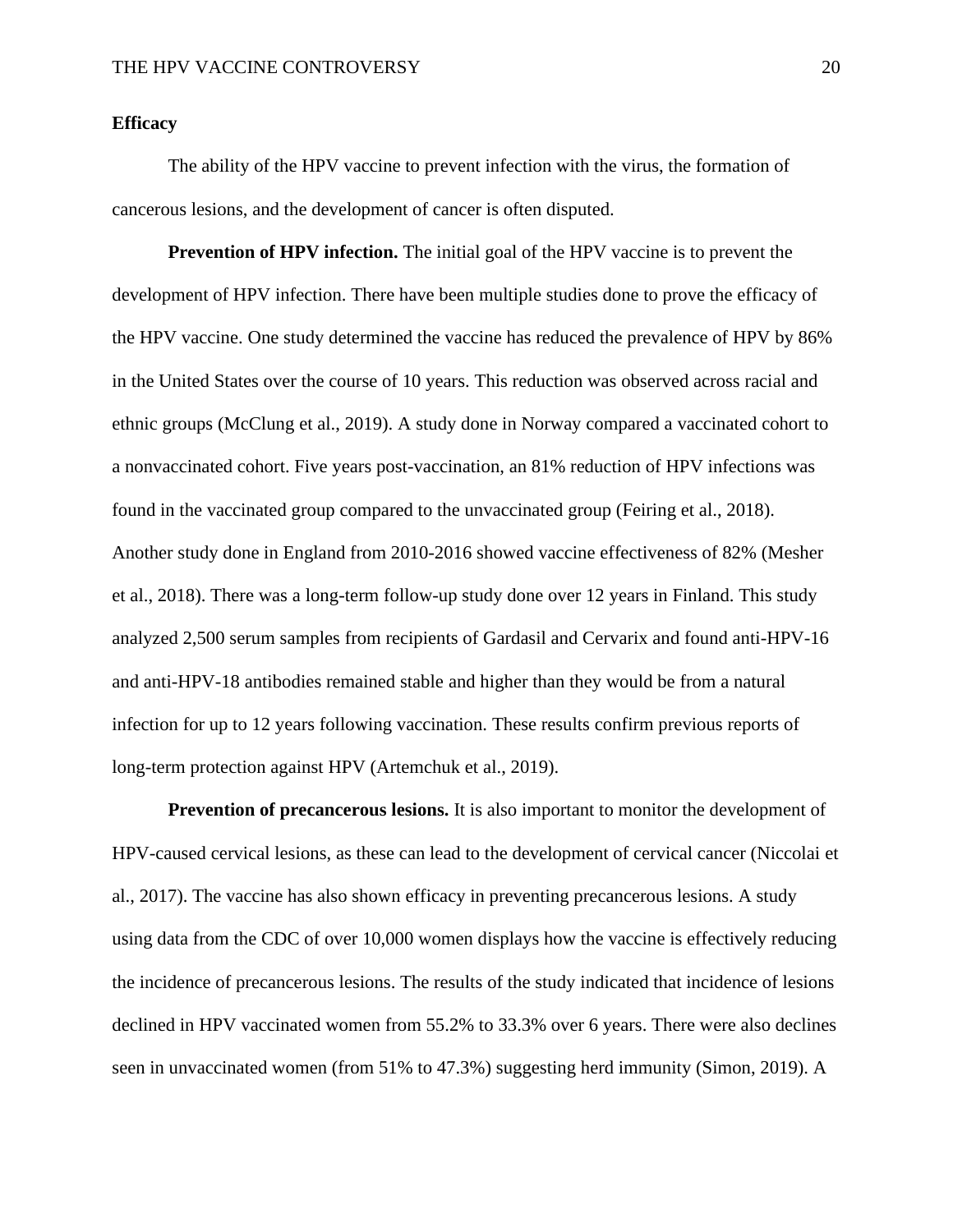study done in Connecticut showed declines of high-grade cervical lesions from the years 2008- 2015. The rates declined by up to 74%, with greater declines observed in younger women (Niccolai et al., 2017). Another study was done in Northern California to demonstrate the effectiveness of the vaccine in preventing precancerous lesions in those who began HPV vaccination later (>17 years old). Protection against precancerous lesions was observed in women with the first dose of three between the ages of 14-20 compared with women who had no previous vaccination, or those who began their HPV vaccinations over 21 years old. According to this study, those who received >1 HPV vaccine dose were at a significantly decreased risk of developing precancerous lesions than those who were unvaccinated (Silverberg et al., 2018). Finally, a study from Australia found the rate of cervical lesions decreased by nearly 75% in women < 20 years old and by 50% in woman aged 20-24 since the implementation of their National HPV Vaccine Program in 2007 (VCCS, 2017).

**Prevention of cervical cancer.** Some sources advocating against the HPV vaccine state the vaccine has never been proven to prevent cancer (Holland et al., 2018). However, according to evidence-based research, this is simply not true. The primary goal of the HPV vaccine is to prevent the development of HPV-related cancers, the most recognized type being cervical cancer. One study utilized a mathematical model to determine the natural occurrence of cervical cancer and length of protection from HPV the vaccine provides. The model projected that over half of cervical cancer-causing HPV infections occur by the age of 20. This means if the vaccine protects for 20 years, vaccinating by age 12 would reduce the lifetime risk of developing HPVcaused cancer by over half (Burger, Kim, Sy & Castle, 2017). Another study aimed to determine how protected individuals would be after only receiving part of the recommended three-dose vaccine. The study found significant reductions of cervical intraepithelial neoplasia (CIN) in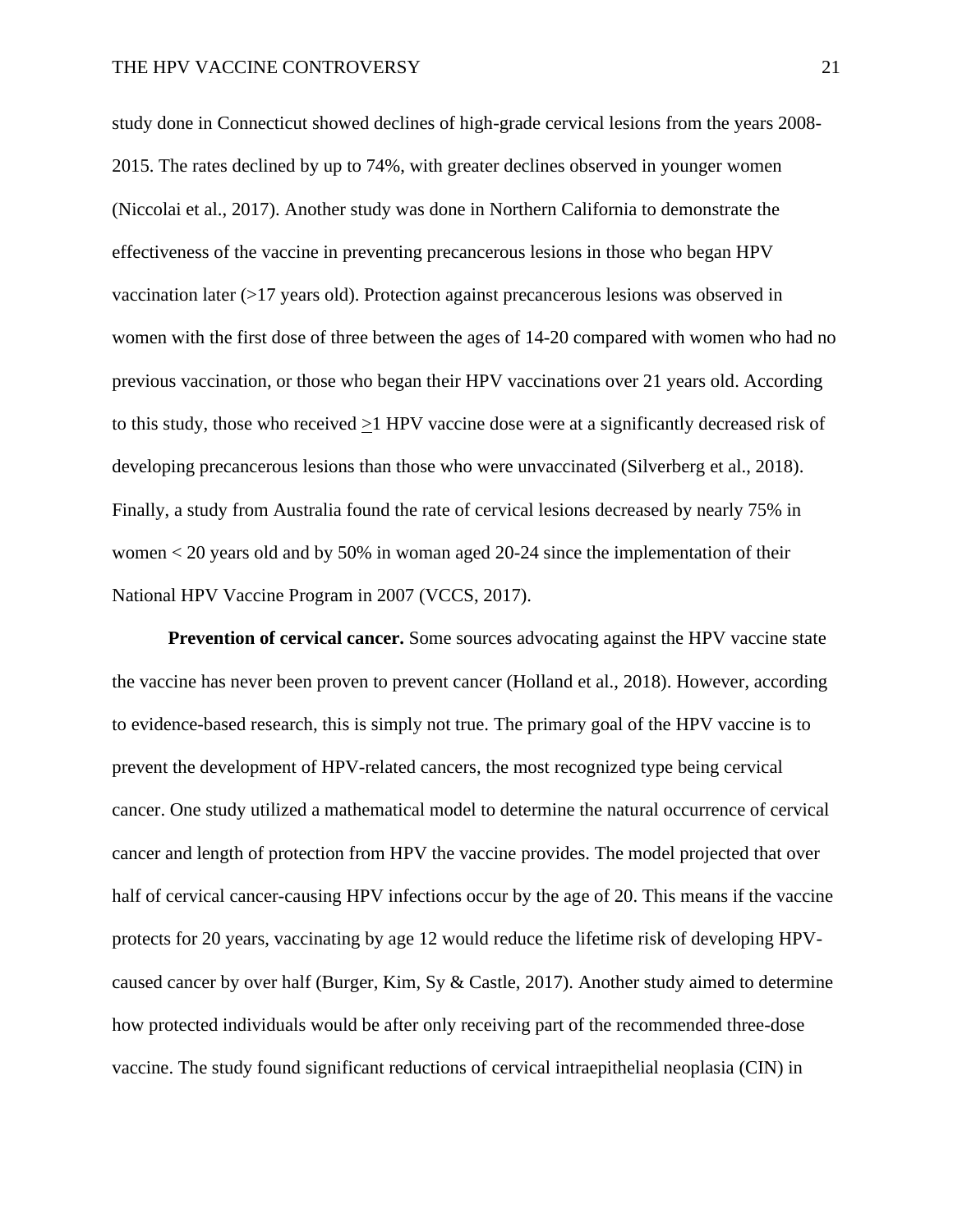partially vaccinated individuals ages 15-19. CIN1 (mild cervical dysplasia) had an annual percentage change (APC) of -9.0%, CIN2 (moderate dysplasia) had an APC of -10.5%, and for CIN3 (severe dysplasia) the APC was -41.3%. This study demonstrates even those who are only partially vaccinated against HPV will experience decreased incidence of CIN (Benard et al., 2017). A systematic review compiling data from Medline and Embase determined that CIN2 incidence decreased by over half in girls aged 15-19 years and by 31% in women aged 20-24 years up to nine years post-vaccination (Drolet et al., 2019).

**Prevention of other cancer types.** There are about 44,000 new cases of HPV-associated cancers per year in the United States, including cervical, vaginal, oropharyngeal, anal, penile and vulvar. Oropharyngeal squamous cell carcinoma (SCC) is now the number one cancer caused by HPV in the United States, outnumbering cervical cancer cases 18,915 to 11,788 in 2015. The rate of oropharyngeal SCC is 2.7% in men and 0.8% in women (Van Dyne et al., 2018). One study found a reduction of 88% in oral HPV infections among vaccinated individuals compared with unvaccinated individuals. The study also found no evident HPV infection in vaccinated males, which seems to indicate a 100% reduction rate. As oropharyngeal SCC is three to five times more prevalent in men, this information is vital to increase vaccine coverage in men (Chaturvedi et al., 2018). A study done in Norway analyzed the increasing trends in all types of HPV-caused cancers that are not monitored by screening methods over the course of 60 years. The study determined that the 9-valent HPV vaccine may prevent 478 cancers per year in Norway alone (Hansen, Campbell & Nygård, 2018).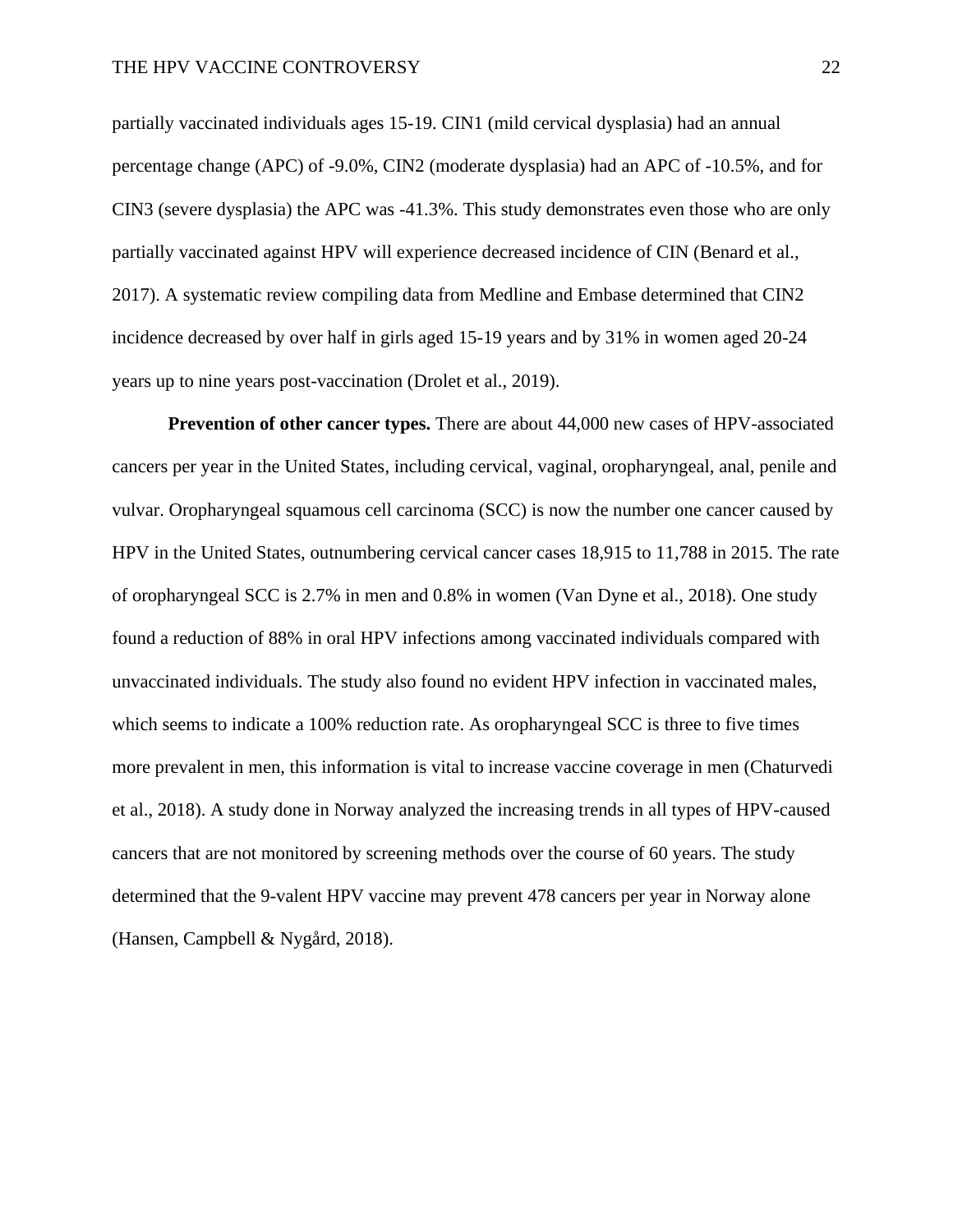# **Safety**

Perhaps the most disputed topic of controversy regarding the HPV vaccine is its safety. There is concern around the safety of the vaccine ingredients, the reported side effects, and the reports of infertility, autoimmune disease, and death following HPV vaccination.

**Ingredients.** Two of the most controversial ingredients in the HPV vaccine include aluminum and polysorbate 80. Aluminum is the world's most common metal. It can be found in the air, water, dirt, plants, and in food such as flour, dairy products, fruit, and vegetables. The average person consumes 7-9 milligrams (mg) of aluminum per day. Aluminum is used in vaccines as an adjuvant, meaning it enhances the body's immune response. Aluminum is used as an adjuvant in nearly all infant vaccinations and the amount of aluminum they receive in the first six months of life (4.4 mg) is less than the amount found in breast milk (7 mg) or formula (38 mg) (CHOP, 2018). The amount of aluminum in the HPV vaccine is minute for an adult, 225 micrograms (mcg) or 0.225 mg (Nicol et al., 2015). There have been studies that attest the aluminum in vaccines is harmful, and that it can build up in the body causing neurotoxicity and contribute to diseases such as Alzheimer's (Holland et al., 2018). However, the amount of aluminum in the vaccine is so small, one would absorb much more by drinking a glass of tap water. Furthermore, according to the Children's Hospital of Philadelphia (CHOP), all studies have not seen consistently high levels of aluminum in Alzheimer's patients, and causation cannot be proven (CHOP, 2018).

The HPV vaccine also contains 50 mcg of polysorbate 80 (Nicol et al., 2015), used in many other vaccines, as well as for an emulsifier in ice cream, cosmetics and medications. In the HPV vaccine, polysorbate 80 is used as a stabilizer and emulsifier, to keep the other vaccine ingredients evenly distributed (Schwartzberg & Navari, 2018). Some sources say polysorbate 80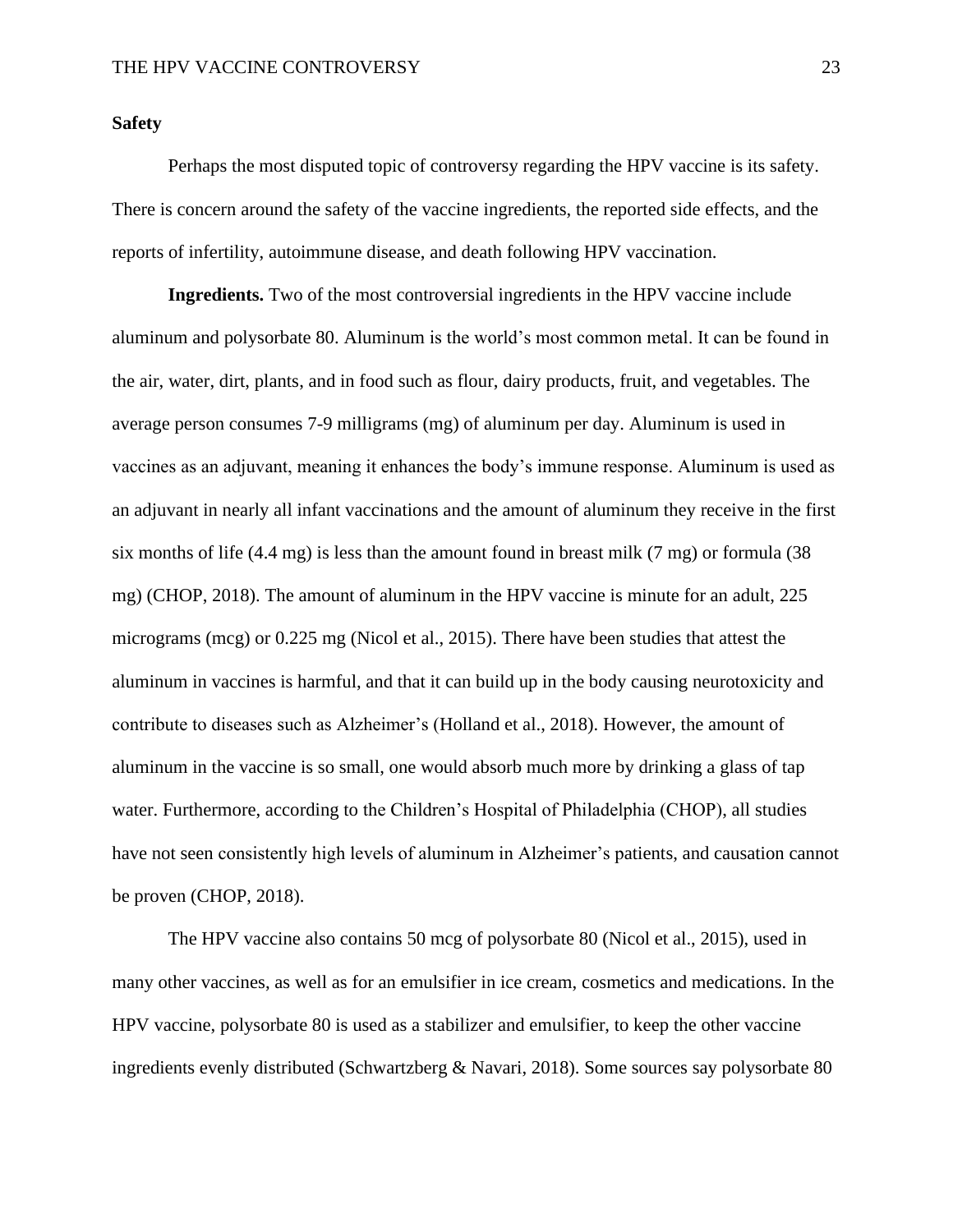content in vaccines opens the blood brain barrier (BBB), allowing adjuvants such as aluminum to permeate into the brain (Holland et al., 2018). A study done in 1985 is the main source of the dangerous claims about polysorbate 80 breaking down the BBB. In this study, large amounts of polysorbate 80 were injected into rats and mice and depression of the central nervous system resulting in paralysis and ataxia was observed. Based on this study, a safe dosage of polysorbate 80 was determined to be 1 milliliter (ml) per kilogram (kg) (Varma et al., 1985). One ml equates to 1 gram (g), so for an average 45kg adolescent receiving this vaccine, a safe dosage would be 45g or 45,000,000mcg. This "safe dosage" is 900,000 times larger than the 50mcg found in the HPV vaccine. Therefore, in order to have effects like those of the mice in this study, 45g would need to be injected intravenously.

**Side effects.** According to the CDC, the most common side effects following HPV vaccination are redness and swelling around the injection site, headache, fever, nausea, and fatigue (CDC, 2019b). However, the safety of the HPV vaccine has been questioned frequently due to reports of more serious adverse effects, and compliance with HPV vaccinations has been lower than recommended because of this. The CDC reported that in 2018, 53.7% of girls and 48.7% of boys were up to date with the HPV vaccine, which was a slight improvement from the year before (Jenco, 2019). There have been multiple large-scale studies done to establish the overall safety of the HPV vaccine. One study including almost one million girls from two different countries compared vaccinated and unvaccinated cohorts. Of the 696,420 girls that were vaccinated, exposure to the vaccine was not related to serious adverse effects (Arnheim-Dahlström, 2013). A long-term follow-up study taking place over the course of eight years compared the HPV vaccine with a saline control group. The saline group received the vaccination at the 30-month mark, and the groups showed no difference in adverse effects, and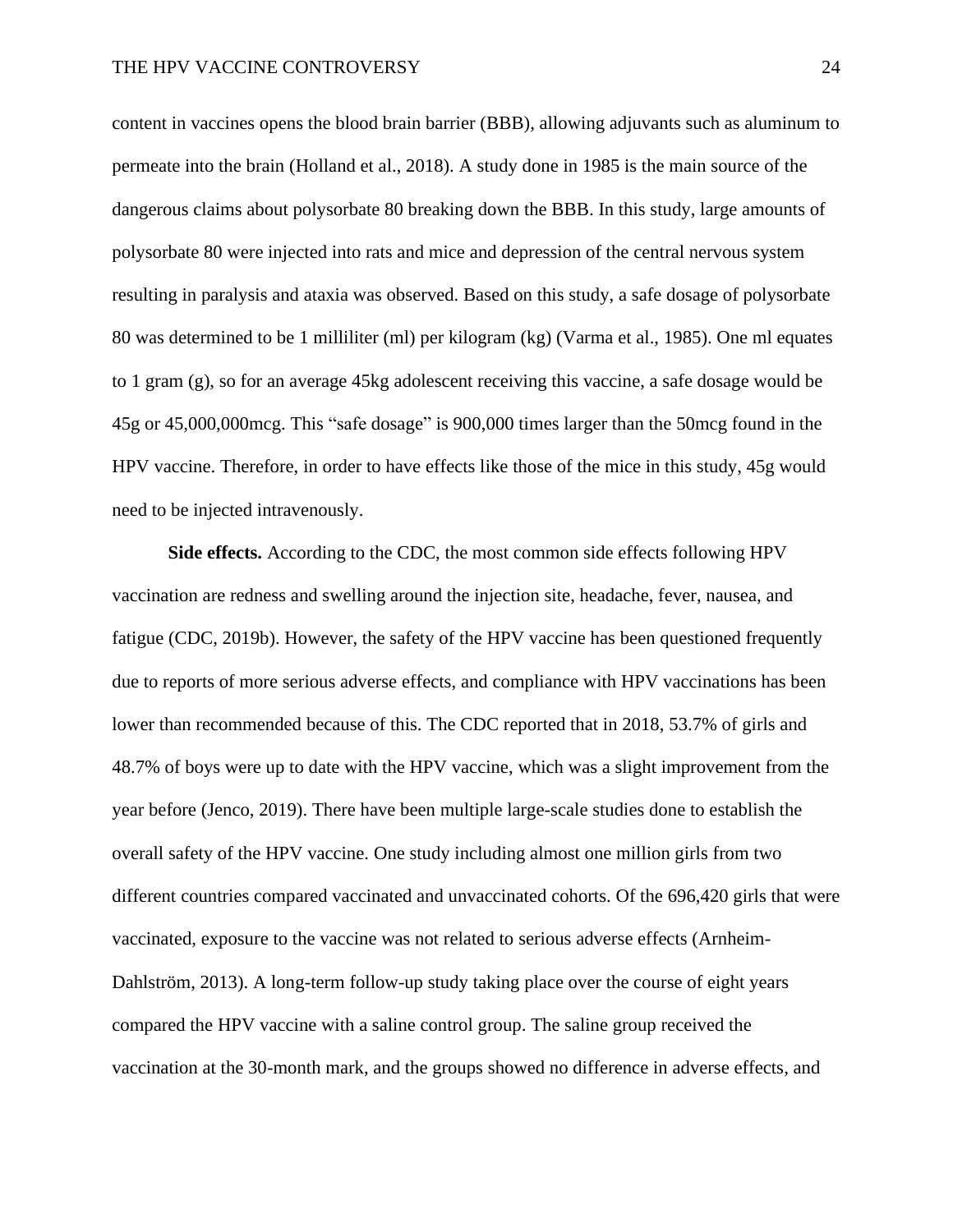no new adverse effects for 8 years following vaccination (Ferris et al., 2014). A more recent study also confirmed these findings. The study involved two years of surveillance of 838,991 recipients of the HPV vaccine for adverse effects; nothing of concern was identified (Donahue et al., 2019).

Side effects that patients believe to be associated with vaccines can be reported to the Vaccine Adverse Event Reporting System (VAERS). One study searched the VAERS database for reports of adverse events following HPV vaccination. 97.4% of the 7,244 reports gathered from 2014-2017 were determined to be nonserious, including dizziness, injection site reactions, syncope, and headache (Shimabukuro et al., 2019). These findings are consistent with the CDC's most commonly listed side effects (CDC, 2019b). The study found that there were 259 reports to VAERS out of every one million HPV vaccines given. 2.6% of total reports to VAERS reported serious adverse events including anaphylaxis, primary ovarian insufficiency (POI), autoimmune disease onset, and death. However, many of these reports did not meet the diagnostic criteria for the reported disease, and the two confirmed deaths had no information to suggest that they were caused by the HPV vaccine (Shimabukuro et al., 2019). Despite this evidence, the safety of the HPV vaccine is still questioned.

**Primary ovarian insufficiency (POI).** There have been some connections between the HPV vaccine and POI. Primary ovarian insufficiency occurs in women less than 40 years old and causes fluctuation of ovary function leading to ovarian failure. 74%-90% of the time, the cause of POI is unknown, and the incidence of POI in early to mid-adolescence is so rare that there are no age-specific background rates (Little & Ward, 2014). A case report study was done in 2014, focusing on three cases. Case one was a 16-year-old who received the HPV vaccine at age 14. Her cycles became irregular and scant in the following year and she was diagnosed with ovarian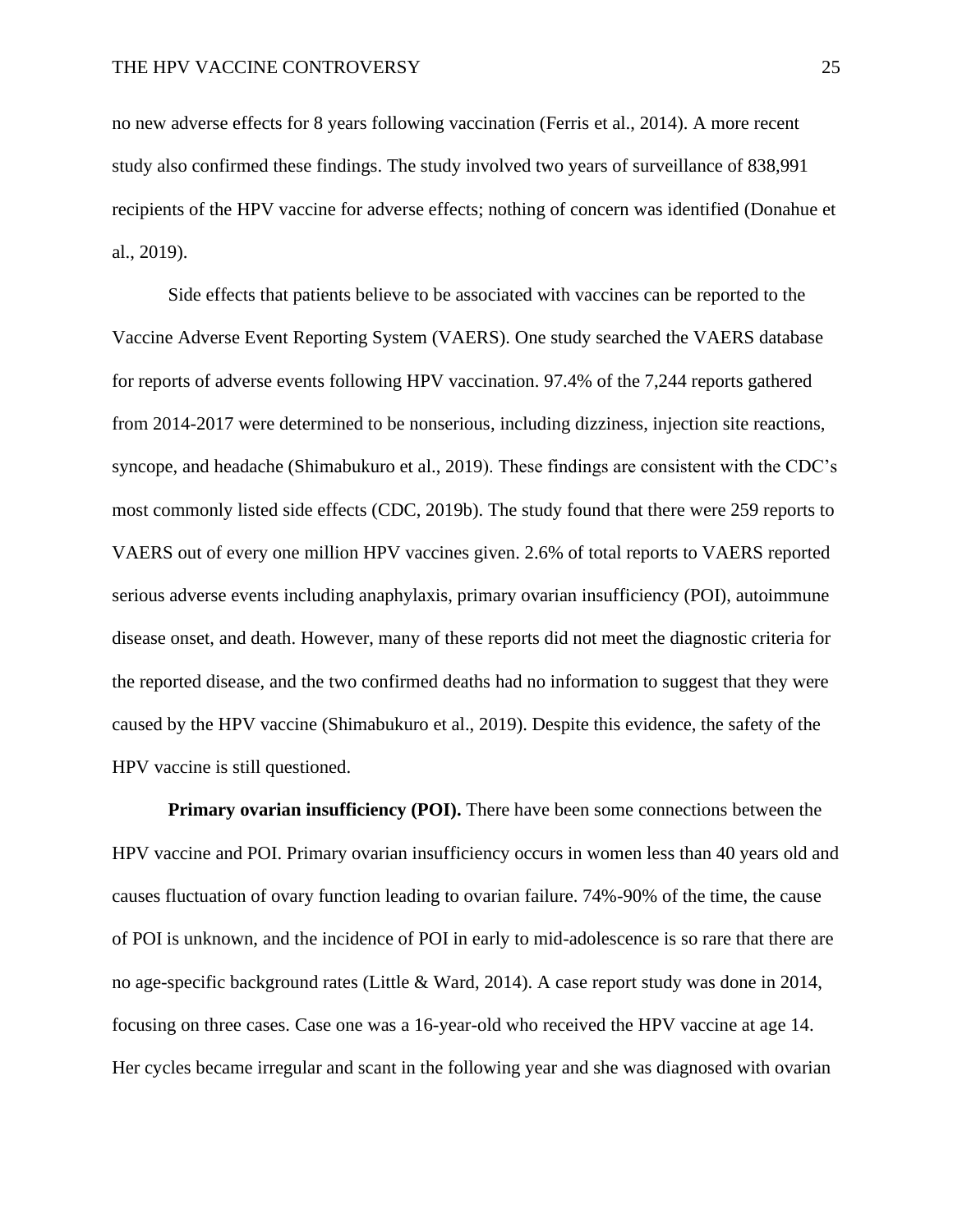failure at 16. Case two was an 18-year-old who began taking oral contraceptive pills (OCP) at 12 years old and received the first HPV vaccine a few months later. The OCP was stopped at age 18 and the patient experienced amenorrhea for several months before she was diagnosed with ovarian failure. Case three was a 17-year-old who received the HPV vaccine at age 14, and experienced amenorrhea after the third vaccination dose and experienced symptoms of premature menopause a few months later. She was diagnosed with ovarian failure at age 17. However, because there is no evidence to suggest that the vaccine initiated POI onset, these case reports cannot establish causation. This was stated by the authors of the case reports (Little & Ward, 2014). A recent cohort study of nearly 200,000 young women was done to evaluate POI in relation to the HPV vaccine. From a group of 58,871 women who received the vaccination during the study, only one idiopathic case of POI in an adolescent with onset following HPV vaccination was identified. Others who developed POI in this study were over the age of 26, which is consistent with other population-based studies. If POI were to be triggered by HPV vaccination, it would be expected that a higher incidence of POI would occur in younger women who were receiving the vaccine. The study found no evidence of increased diagnosis of POI following HPV vaccination (Naleway et al., 2018).

**Guillain-Barré syndrome (GBS).** Guillain-Barré syndrome is a rare and serious autoimmune disease that causes demyelination of the peripheral nervous system, resulting in muscle weakness. The onset of GBS is generally not understood, however it is thought to be related to molecular mimicry, generally preceded by some type of infection. Onset of GBS has been connected to vaccines previously, as there was an increase in the number of cases after the swine influenza vaccination in 1976. However, following this incident, GBS has not been connected with the influenza vaccine or other vaccines. There have been several large population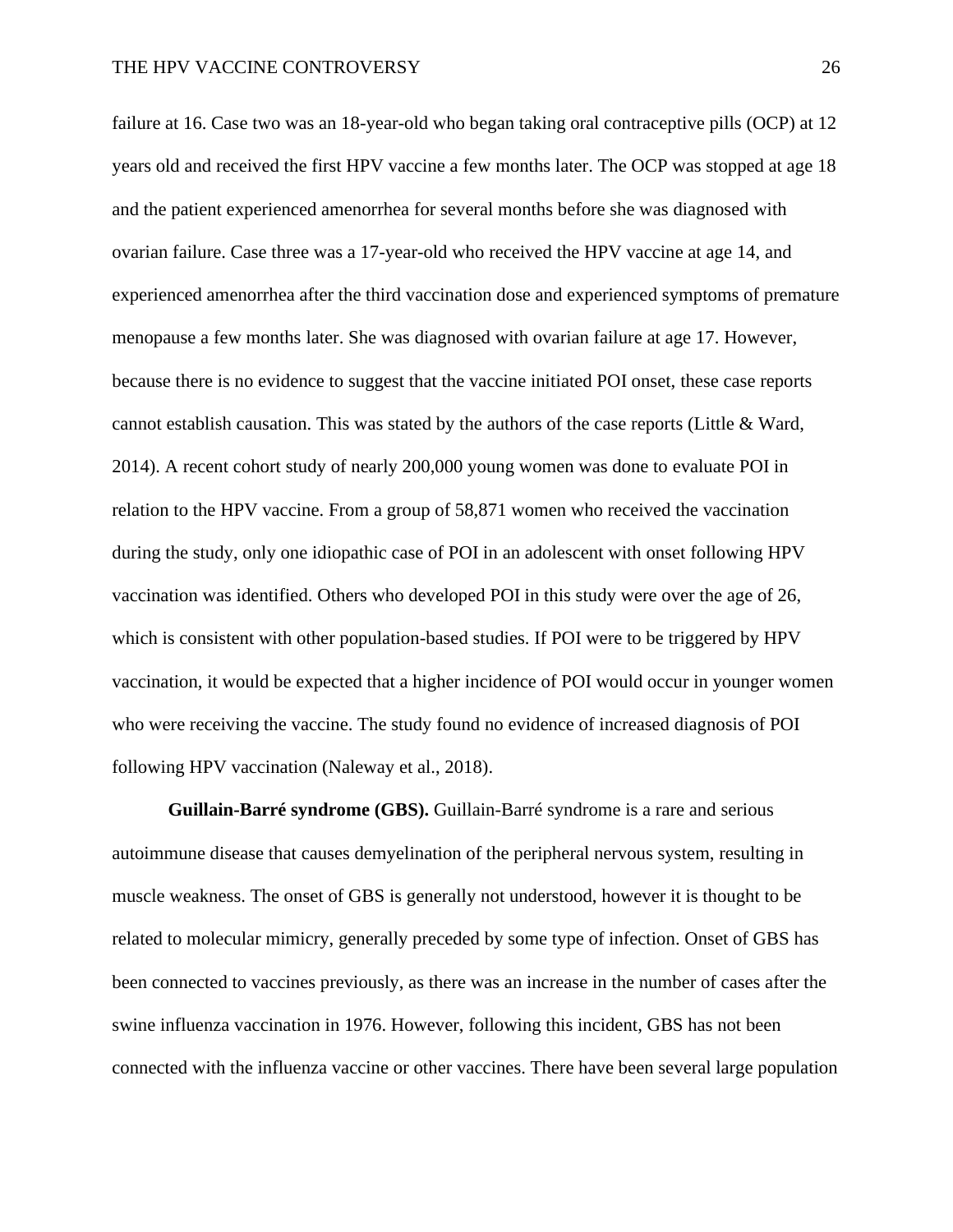studies done relating the risk of GBS following HPV vaccination in the United States, England, France and Scandinavia. All of these studies found no increase in the incidence of GBS following HPV vaccination, except France (Gee, Sukumaran & Weintraub, 2017). In 2017 a retrospective cohort study was done following 2.2 million girls, 37% of which received the vaccine. The incidence of GBS increased from 0.4 cases per 100,000 in the unvaccinated to 1.4 cases per 100,000 in the vaccinated (Miranda et al., 2017). However, a separate study was done in England in response to the French study. The UK study gave 10.4 million doses of the HPV vaccine and observed no increased risk of GBS throughout the next year following vaccination (Andrews, Stowe & Miller, 2017). A separate study by the US identified seven cases of GBS following administration of >2 million doses of the vaccine. Of those seven cases, only one was determined to be a new diagnosis of GBS. Both the UK and the US study support the risk of less than one case of GBS per one million doses of HPV vaccine (Gee et al., 2017). This is lower than the average rate, as GBS is typically contracted in one to two people out of every 100,000 (NORD, 2017).

**Complex regional pain syndrome (CRPS) and Postural orthostatic tachycardia syndrome (POTS).** Complex regional pain syndrome and POTS are both disorders that were not originally associated with autoimmunity, but some sources list them as potential autoimmune syndromes associated with the HPV vaccine. Complex regional pain syndrome is a chronic pain syndrome affecting one limb, and POTS is a form of orthostatic intolerance where the heart rate increases abnormally following sitting or standing, and is accompanied by fainting, headaches, nausea, dizziness and fatigue. Case reports of CRPS following HPV vaccination in Japan resulted in the withdrawal of government recommendation for the vaccine. However, these cases were later determined to be unrelated to vaccination by the Global Advisory Committee on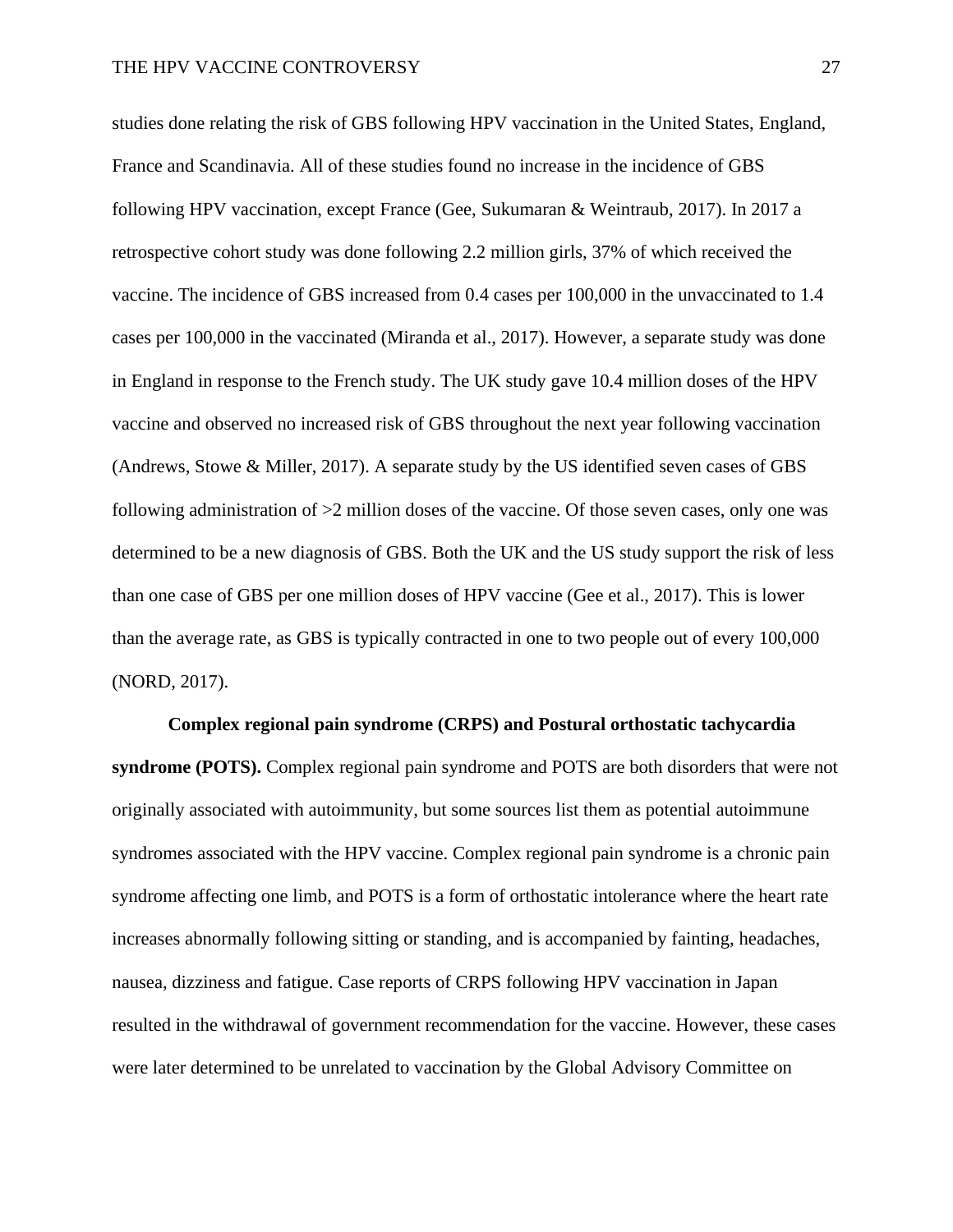Vaccine Safety (GAVCS) (Philips, Patel, Pillsbury, Brotherton & Macartney, 2018). Denmark reported two case series of POTS following HPV vaccination, however these reports were criticized as they lacked specificity of symptoms. In 2015 the European Medicines Agency (EMA) completed a review including data from clinical trials as well as post-marketing literature and surveillance to assess the evidence of a causal link between the HPV vaccine and onset of POTS or CRPS. The review The EMA review found no increased occurrence of POTS or CRPS in HPV vaccinated groups, as the rate of POTS and CRPS in unvaccinated and vaccinated groups did not differ. Therefore, there was no causal link between HPV vaccination and disease onset (Philips et al., 2018). A study of POTS was done in Finland over the course of 10 years before the HPV vaccine was implemented in the country. In 2002 at the start of the study, there were two annual cases of POTS out of every 100,000 people. In 2012 at the end of the study, that number had increased to 13 annual cases out of every 100,000 people. This increase was attributed in part to increased awareness of the condition by physicians (Barboi et al., 2019). This study was followed by another Finnish study to assess the incidence of POTS following vaccination from 2013-2016. The year the vaccine was introduced, the incidence of CRPS stayed the same, and the incidence of POTS actually decreased (Skufca et al., 2018). According to the findings from these studies, there is no causal link between the HPV vaccine and the onset of POTS or CRPS.

**Autoimmune vasculitis and death.** In 2012, six years after the approval of the HPV vaccine, a study was published linking the vaccine to fatal autoimmune vasculopathies. The study was based on the cases of two young women who died after receiving the HPV vaccine. Case one was a 19-year-old who died in her sleep six months after receiving the third dose of Gardasil. Case two was a 14-year-old who developed confusion, speech problems, migraines and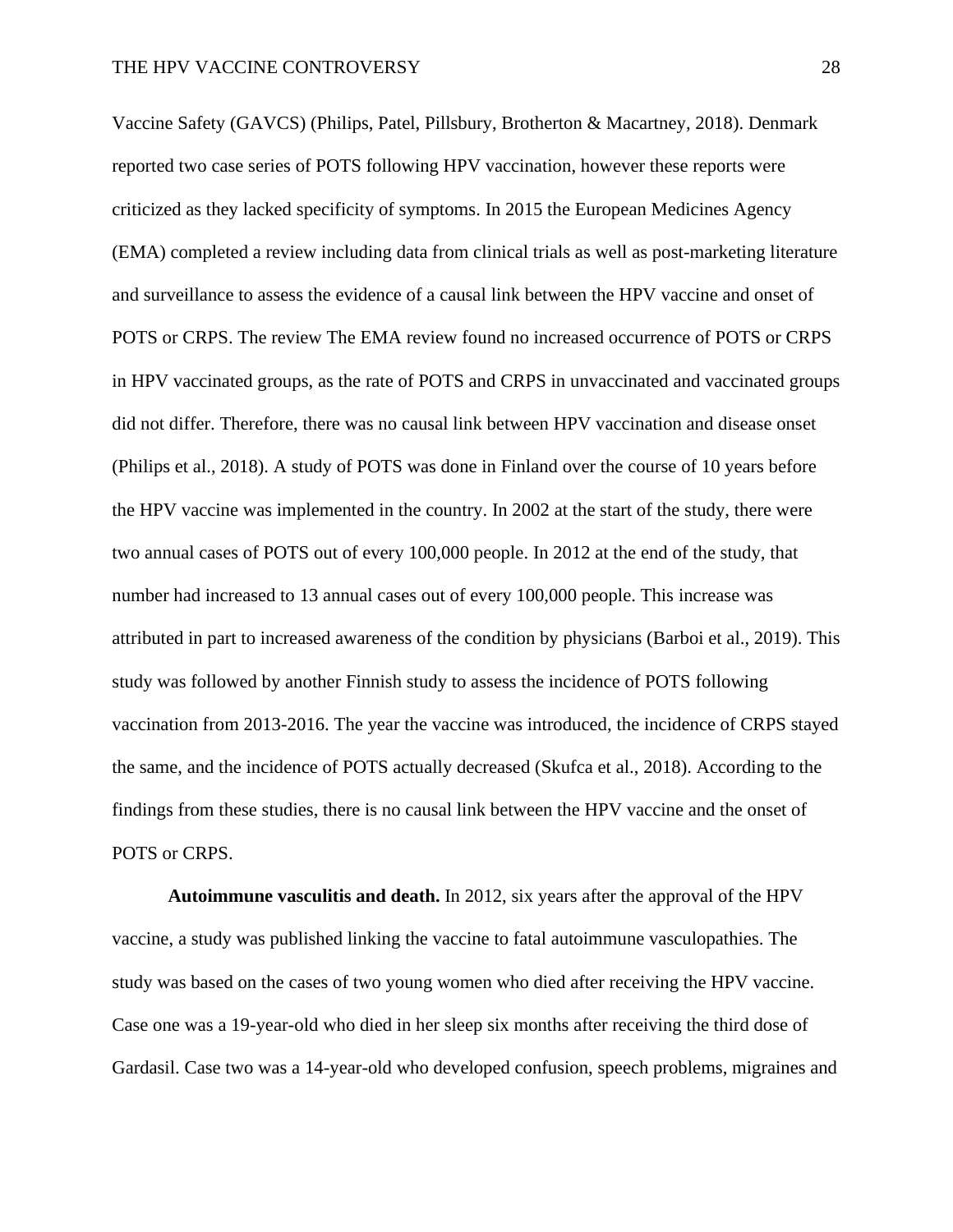# THE HPV VACCINE CONTROVERSY 29

inability to walk two weeks after receiving her first dose of the vaccine. These symptoms resolved, but she was found unconscious 15 days after her second dose and later pronounced dead at the hospital. Autopsies were completed for both patients and showed no abnormalities in either of their brains that could account for a potential cause of death. The autopsy for case 2 demonstrated cardiac arrest which lead to ischemic encephalopathy. The study involved analyzing samples of brain tissue from the two cases utilizing standard hematoxylin and eosin (H&E) staining and immunohistochemical (IHC) methods, which involves incubation, counterstaining and observation using a light microscope. The findings showed evidence of cross-reactive HPV-16L1 antibodies within the cerebral vasculature, which is believed to have caused autoimmune vasculitis in both cases (Tomljenovic & Shaw, 2012).

The Centers for Disease Control and Prevention (CDC) issued a response that same year to the Tomljenovic article, utilizing a working group made up of professionals with expertise on the subject to address the study. These professionals convened from universities including Vanderbilt, John's Hopkins, Columbia and Duke, as well as the FDA. This working group identified several scientific concerns with the Tomljenovic article. In order for vasculitis to be histologically diagnosed correctly, there would have to be evidence of an infiltrate associated with inflammation and destructive changes within the cerebral vessels. This evidence would have been clearly observable with normal H&E staining. Of the IHC and H&E images in the Tomljenovic article, none of them displays damage to the vessels, or an inflammatory infiltrate. The only thing displayed in the images is hemorrhage, which is a common occurrence in autopsy specimens (CDC, 2012). Furthermore, an immune-based vasculitis would have been visible as obvious inflammation on H&E slides to the pathologist completing the autopsy. However, both autopsies of the cases in question determined that there were no brain abnormalities that could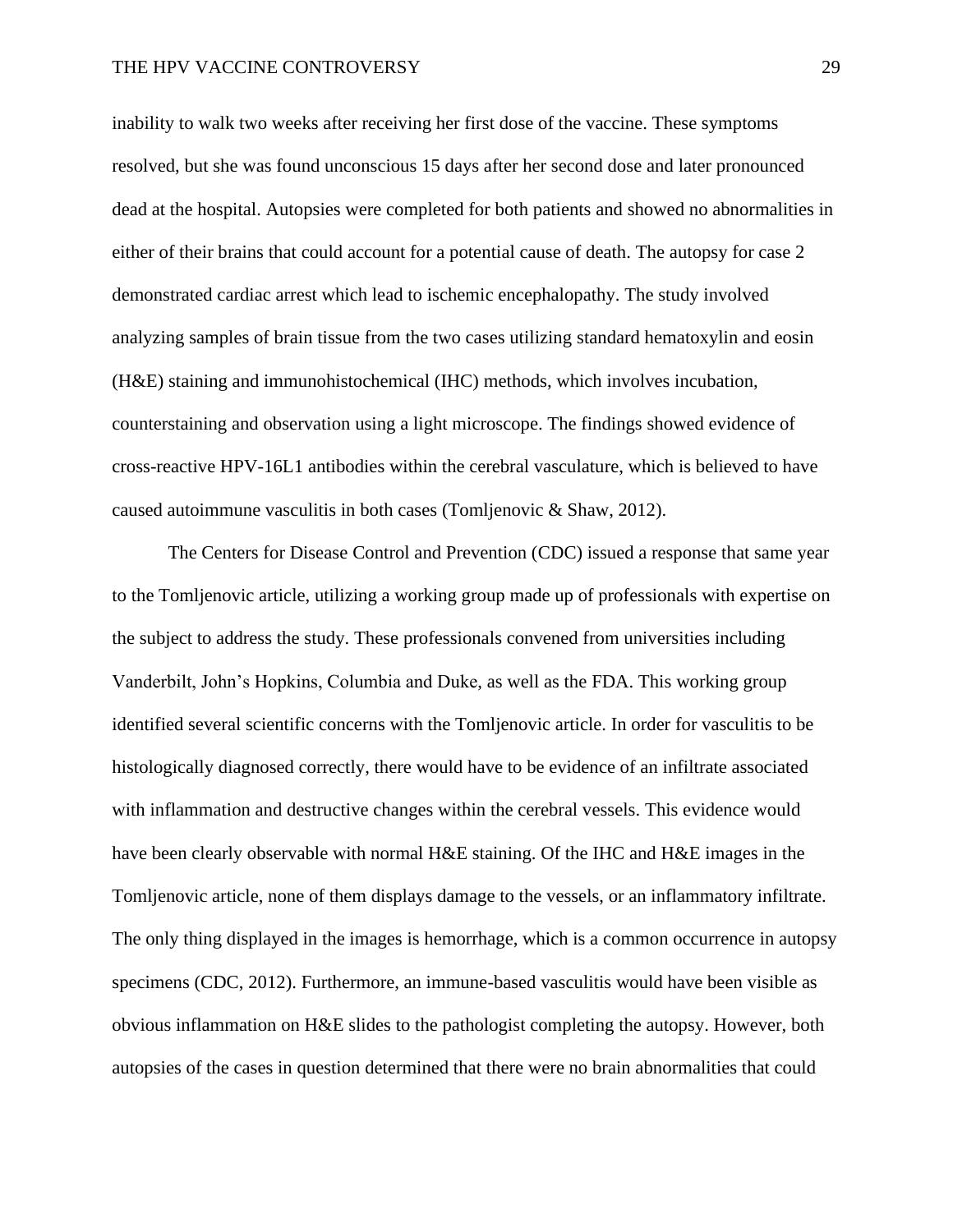have been the cause of death. In fact, the cause of death in case two was determined to be cardiac arrest which lead to ischemic encephalopathy. Ischemic encephalopathy is swelling in the brain due to a lack of oxygen, caused by the failure of the heart to pump blood (Gorski, 2012). The study also lacks the use of negative antibody and tissue control samples. Without these control samples, it is not possible to measure immunoreactivity quantitatively, which is something the study lists as a limitation (Tomljenovic & Shaw, 2012). The study reports finding HPV-161 particles in the cerebral vasculature, as well as the walls of some blood vessels. However, the CDC working group clarified that antibodies such as HPV cannot be seen with the use of a standard light microscope, such as the one reportedly used in the Tomljenovic article. In order to view these viral particles, the use of an electron microscope would have been necessary, and its use is not reported in the article. Finally, there was no method of measurement reported by the authors related to the specificity of the IHC staining methods used. There are many instances of false positives related to immunostaining methods. Due to these concerns, the CDC working group determined the authors' conclusions negated (CDC, 2012).

**Molecular mimicry.** Most autoimmune diseases reportedly caused by the HPV vaccine are proposed to have occurred via molecular mimicry. Molecular mimicry is the theory that when viral human-like proteins and peptides in the form of antigens are introduced to the body, the immune system becomes confused between self and non-self. Because the invading antigen has similar proteins and peptides to those found in the body, the immune system initiates a continuous inflammatory response against the protein sequence naturally found in the body, causing an autoimmune disease (Holland et al., 2018). There are several instances where molecular mimicry is known to occur, albeit as a result of pathogenic infection, not vaccination. For example, when an individual is infected with group A streptococcus, the body forms an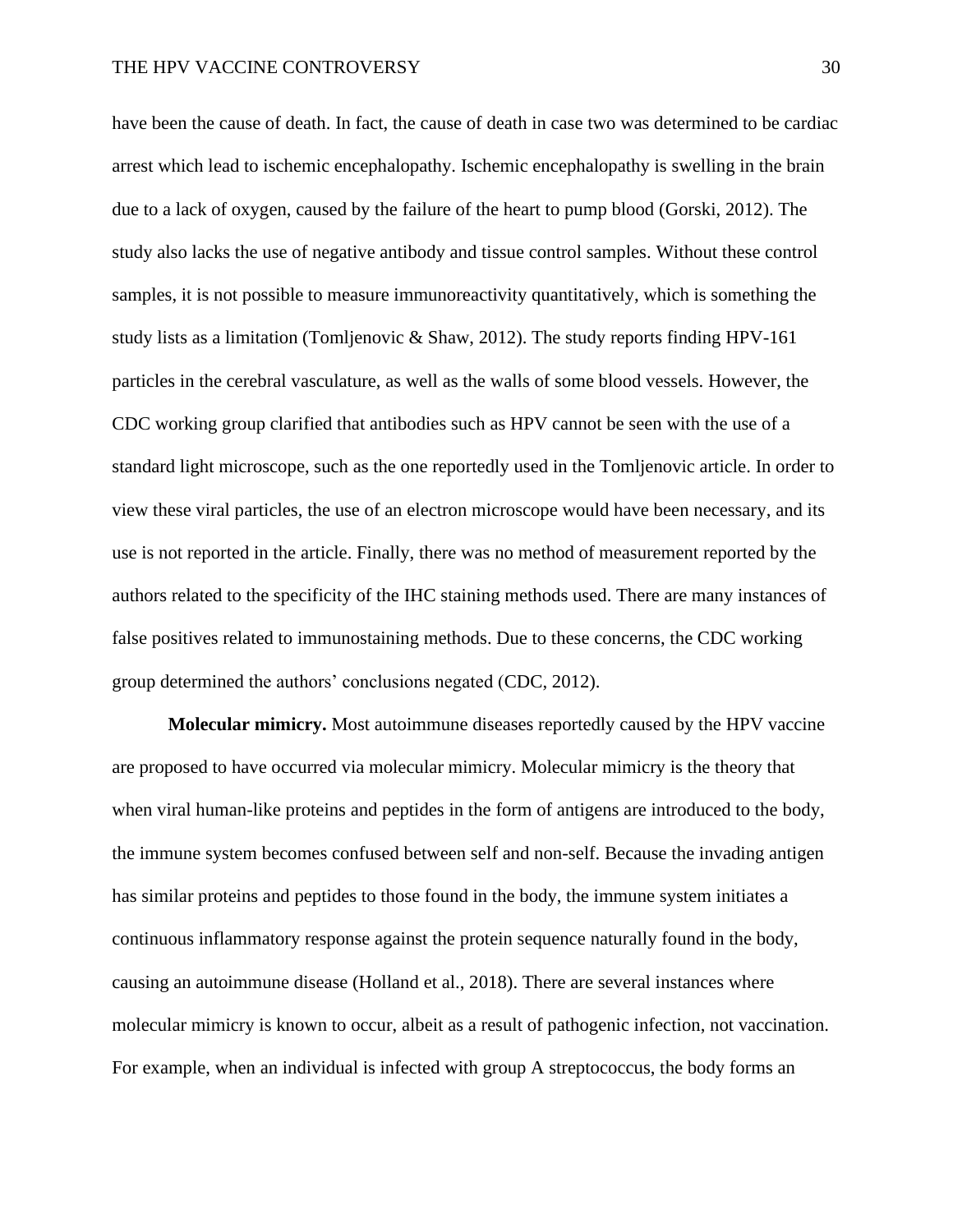immune response against it. However, a protein found in the group A streptococcus sequence mimics a protein found within the myocardium. This similarity causes the body to fight its own tissues, resulting in the autoimmune disease known as rheumatic fever, which can lead to rheumatic heart disease (CHOP, 2017).

One study identified similar heptapeptide motifs between several human proteins and the HPV16 polyprotein found in the vaccine (Kanduc, 2009). However, the probability of these exact proteins occurring in the correct sequence is small. Even if this did occur, it is known that molecular mimicry alone is not sufficient to initiate an autoimmune response. Other factors such as pathogenic infection, tissue damage and chronic inflammation would be necessary as well. There was a study done on a vaccination for Lyme disease, which contains a very similar epitope to the human lymphocyte function-associated antigen 1 (LFA-1). Lyme disease itself is known to cause arthritis due to this similarity. However, there was no increased incidence of arthritis in those who received this vaccine (Vadalà, Poddighe, Laurino & Palmieri, 2017). Furthermore, natural infection with HPV does not cause autoimmune disease. The HPV virus, when caught naturally, replicates itself thousands of times creating a much stronger immune response than the vaccine, which does not replicate at all and consists of just one protein from nine strains of the virus (CHOP, 2017). This combined evidence indicates that autoimmune disease resulting from the HPV vaccine is highly unlikely, if not impossible.

#### **Conclusion**

History and evidence-based practice have proven vaccines to be efficacious, safe, and necessary. However, vaccine resistance has as long a history as vaccines themselves. The HPV vaccine is one of the more recent vaccines to fall under scrutiny. The relevance, efficacy and particularly, safety of the HPV vaccine are frequently disputed. There have been claims of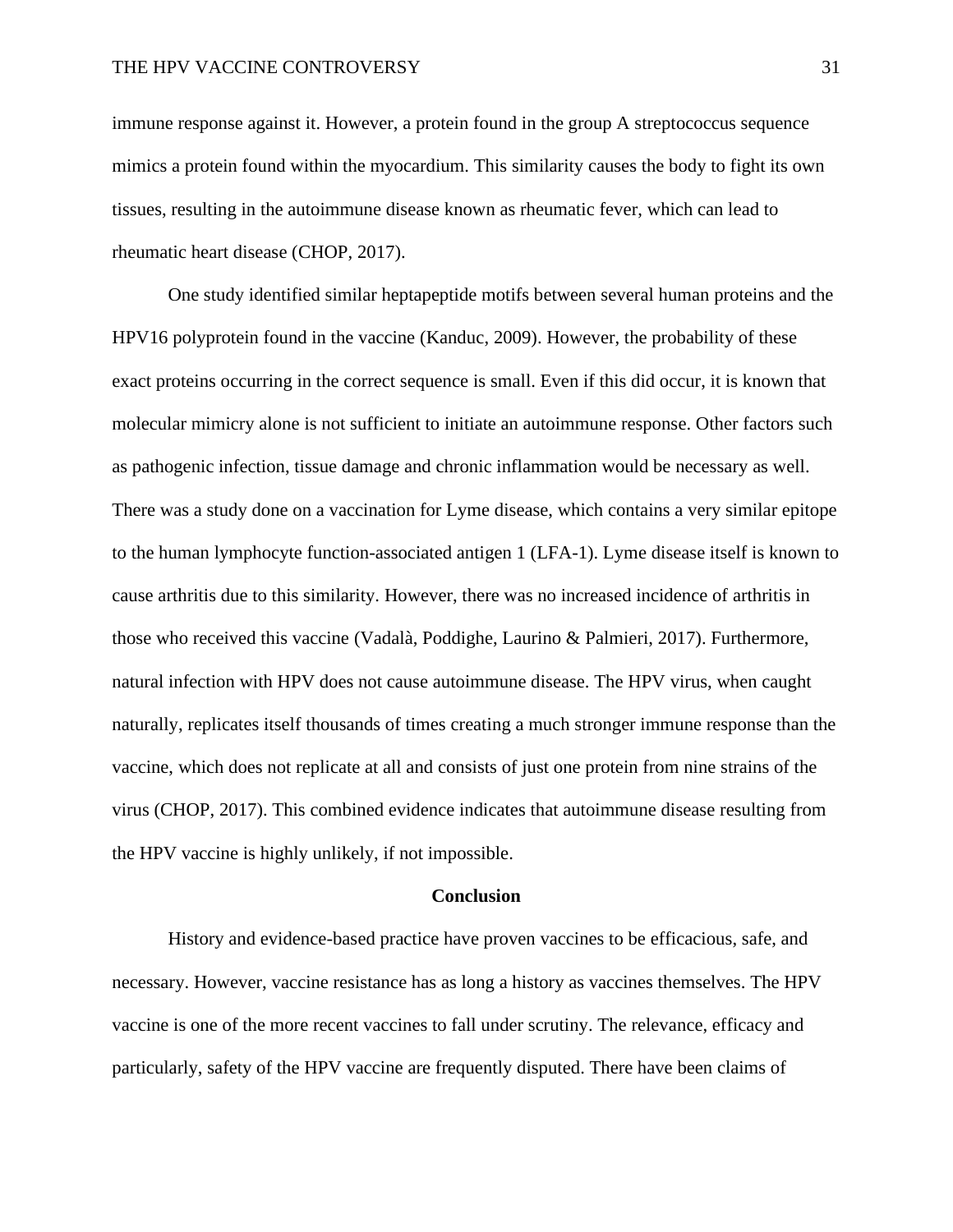# THE HPV VACCINE CONTROVERSY 32

autoimmune disease onset, infertility and even death occurring after receiving the HPV vaccine. These claims have been largely refuted by multiple peer-reviewed, large-scale studies. However, despite the evidence, the use of the HPV vaccine is still questioned. According to the research, it is clear the efficacy of the HPV vaccine in reducing infection, cervical lesions and multiple types of cancer outweigh the risks, since such risks have yet to be proven. Implications for practice may include more thorough education on reasons for vaccine refusal for practitioners, so that patients are able to receive accurate information about the issues they perceive with vaccines. Nurses can support HPV vaccination by promoting patient and family health literacy on the risks associated with not receiving the vaccine, as well as the proven safety of the vaccine. It is important moving forward that doctors and nurses understand the reasons for HPV vaccine refusal, so they may be better prepared to combat them. This increased awareness and education may assist in increasing HPV vaccine compliance, thereby decreasing infection rates, cervical lesions, and the occurrence of cancer.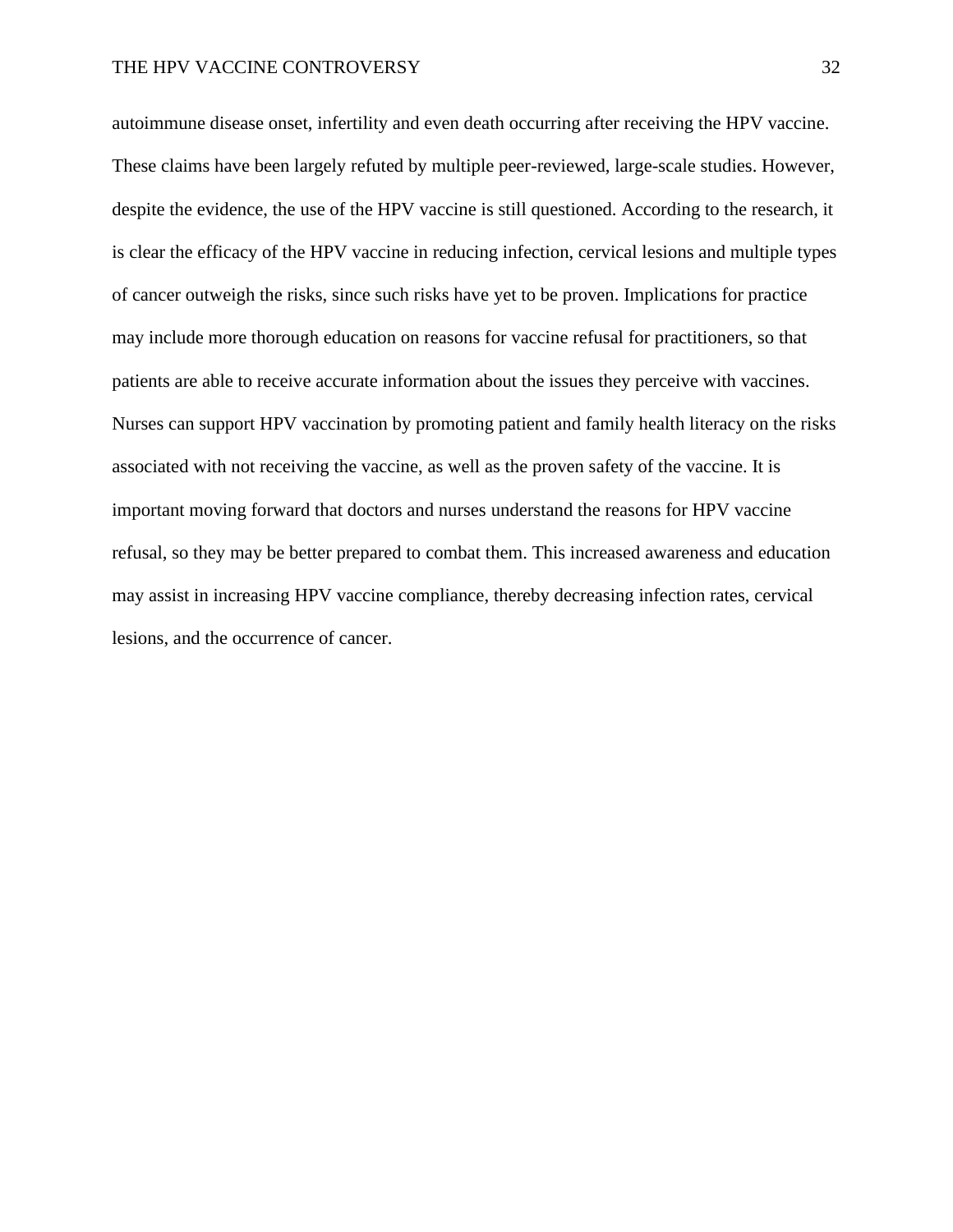# References

- Ashrafi, G. & Salman, N. (2016). Pathogenesis of human papillomavirus immunological responses to HPV infection. In R. Rajkumar. *Human papillomavirus - research in a global perspective.* Intech Open, Retrieved from https://www.intechopen.com/books/human-papillomavirus-research-in-a-globalperspective/pathogenesis-of-human-papillomavirus-immunological-responses-to-hpvinfection
- American Society of Clinical Oncology (ASCO). (2019). Cervical cancer: statistics. Retrieved from https://www.cancer.net/cancer-types/cervical-cancer/statistics
- American Cancer Society (ACS). (2017). HPV and HPV testing. Retrieved from https://www.cancer.org/cancer/cancer-causes/infectious-agents/hpv/hpv-and-hpvtesting.html
- Andrews, N., Stowe, J., & Miller, E. (2017). No increased risk of Guillain-Barré syndrome after human papilloma virus vaccine: a self-controlled case-series study in England. *Vaccine*, *35*(13), 1729-1732. Retrieved from https://search-proquestcom.ezproxy.liberty.edu/docview/1874458769?accountid=12085
- Arnheim-Dahlström, L., Pasternak, B., Svanström, H., Sparén P., & Hviid, A. (2013). Autoimmune, neurological, and venous thromboembolic adverse events after immunisation of adolescent girls with quadrivalent human papillomavirus vaccine in Denmark and Sweden: cohort study. *BMJ*, 347. Retrieved from https://www.bmj.com/content/347/bmj.f5906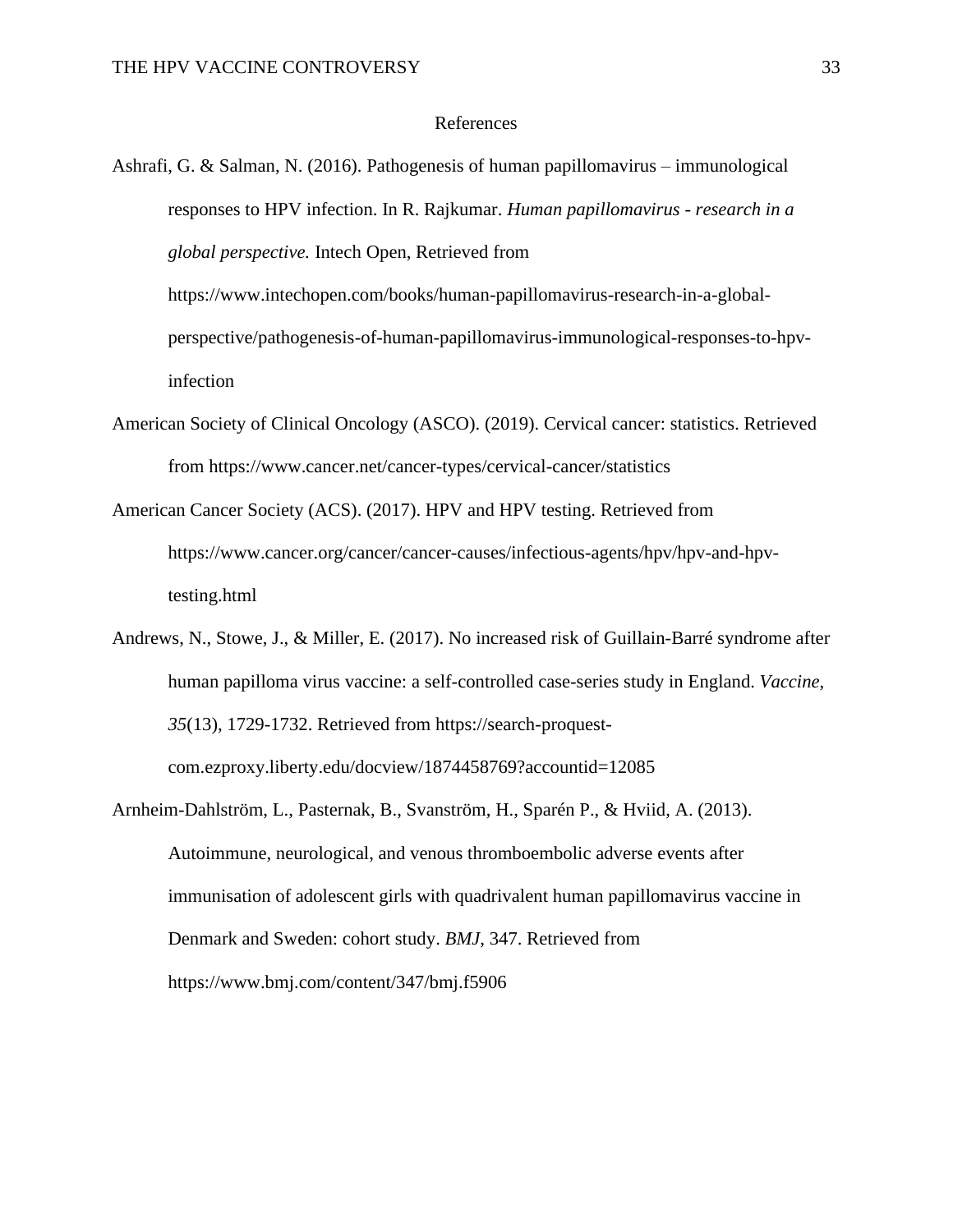Attwell, K., Dube, E., Gagneur, A., Omer, S., Suggs, L., & Thomson, A. (2019). Vaccine acceptance: science, policy, and practice in a "post-fact" world. *Vaccine, 37*(5), 677–682. https://doi-org.ezproxy.liberty.edu/10.1016/j.vaccine.2018.12.014

Artemchuk, H., Eriksson, T., Poljak, M., Surcel, H., Dillner, J., Lehtinen, M., & Faust, H. (2019). Long-term antibody response to human papillomavirus vaccines: up to 12 years of follow-up in the finnish maternity cohort. *The Journal of Infectious Diseases*, *219*(4), 582–589. Retrieved from https://academic-oupcom.ezproxy.liberty.edu/jid/article/219/4/582/5099444

- Barboi, A., Gibbons, C., Axelrod, F., Benarroch, E., Biaggioni, I., Chapleau, M., … Raj, S. (2019). Human papillomavirus (HPV) vaccine and autonomic disorders: a position statement from the American Autonomic Society. *Clinical Autonomic Research: Official Journal of The Clinical Autonomic Research Society*. Retrieved from https://linkspringer-com.ezproxy.liberty.edu/article/10.1007/s10286-019-00608-w
- Benard, V., Castle, P., Jenison, S., Hunt, W., Kim, J., Cuzick, J., …Wheeler, C. (2017). Population-based incidence rates of cervical intraepithelial neoplasia in the human papillomavirus vaccine era. *JAMA Oncology, 3*(6), 833-837. Retrieved from https://jamanetwork.com/journals/jamaoncology/fullarticle/2554749
- Burger, E., Kim, J., Sy, S., & Castle, P. (2017). Age of acquiring causal human papillomavirus (HPV) infections: leveraging simulation models to explore the natural history of HPVinduced cervical cancer. *Clinical Infectious Diseases*, *65*(6), 893–899. Retrieved from https://academic-oup-

com.ezproxy.liberty.edu/cid/article/65/6/893/3837013?searchresult=1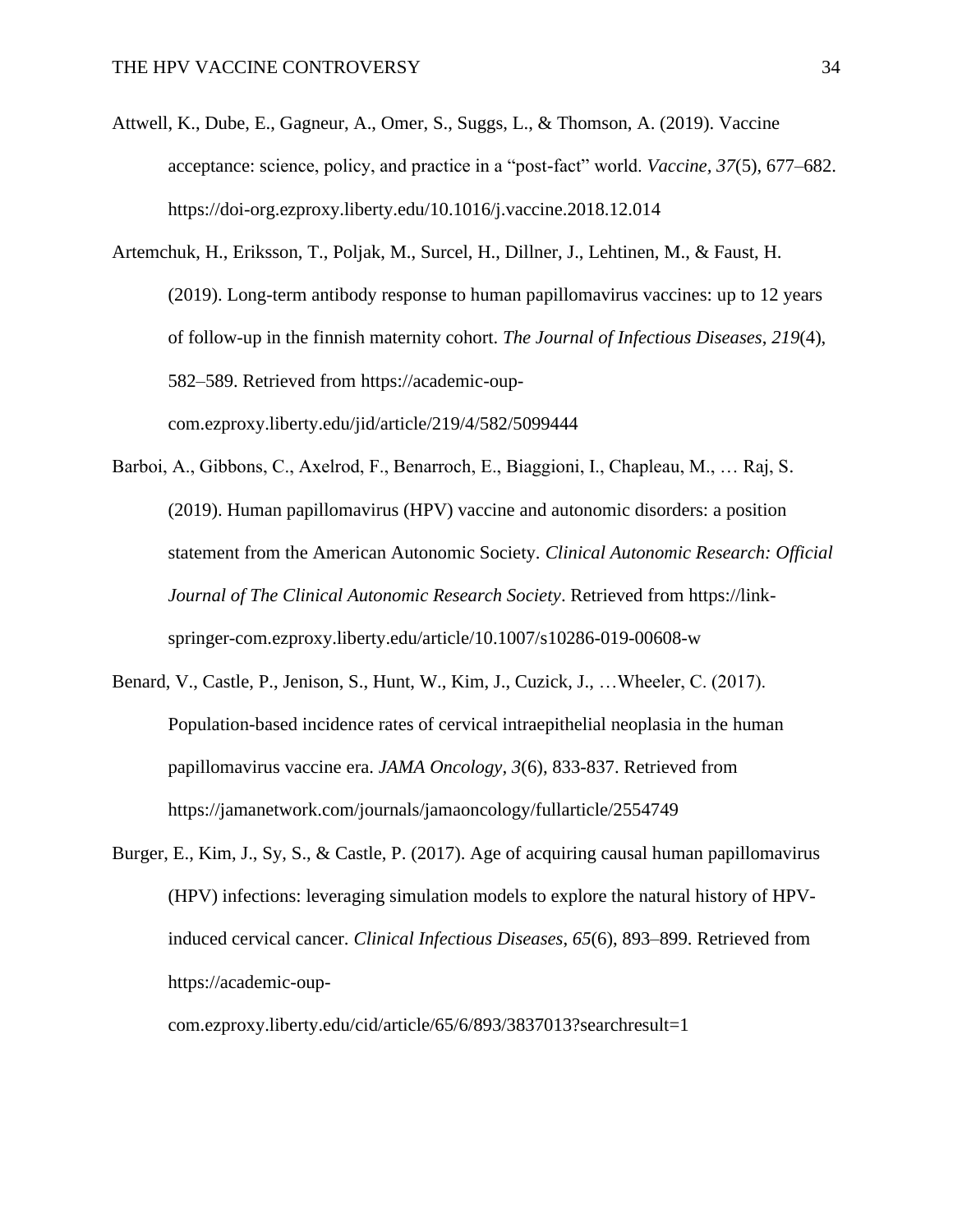Centers for Disease Control and Prevention (CDC). (2012). Clinical immunization safety assessment (CISA) network technical reports. Retrieved from https://www.cdc.gov/vaccinesafety/ensuringsafety/monitoring/cisa/technicalreports.html

- Centers for Disease Control and Prevention (CDC). (2019a). HPV-associated cancer statistics. Retrieved from https://www.cdc.gov/cancer/hpv/statistics/index.htm
- Centers for Disease Control and Prevention (CDC). (2019b). Questions about HPV vaccine safety. Retrieved from https://www.cdc.gov/vaccinesafety/vaccines/hpv/hpv-safetyfaqs.html
- Chaturvedi, A., Graubard, B., Broutian, T., Pickard, R., Tong, Z., Xiao, W., … Gilliso, M. (2018). Effect of prophylactic human papillomavirus (HPV) vaccination on oral HPV infections among young adults in the united states. *Journal of Clinical Oncology, 36*(3), 262-267. Retrieved from https://ascopubs-

org.ezproxy.liberty.edu/doi/full/10.1200/JCO.2017.75.0141

- Children's Hospital of Philadelphia (CHOP). (2017). *Talking About Vaccines with Dr. Paul Offit: News Briefs – August 2017 – HPV Vaccine and Chronic Diseases*. [Video transcript]. Retrieved from https://www.chop.edu/video/talking-about-vaccines-dr-pauloffit-news-briefs-august-2017-hpv-vaccine-and-chronic-diseases
- Children's Hospital of Philadelphia (CHOP). (2018). Vaccine ingredients aluminum. Retrieved from https://www.chop.edu/centers-programs/vaccine-education-center/vaccineingredients/aluminum#.V4f18pMrIUM
- Cook, E., Venkataramani, A., Kim, J., Tamimi, R., & Holmes, M. (2018). Legislation to increase uptake of HPV vaccination and adolescent sexual behaviors. *Pediatrics*, *142*(3). Retrieved from https://pediatrics.aappublications.org/content/142/3/e20180458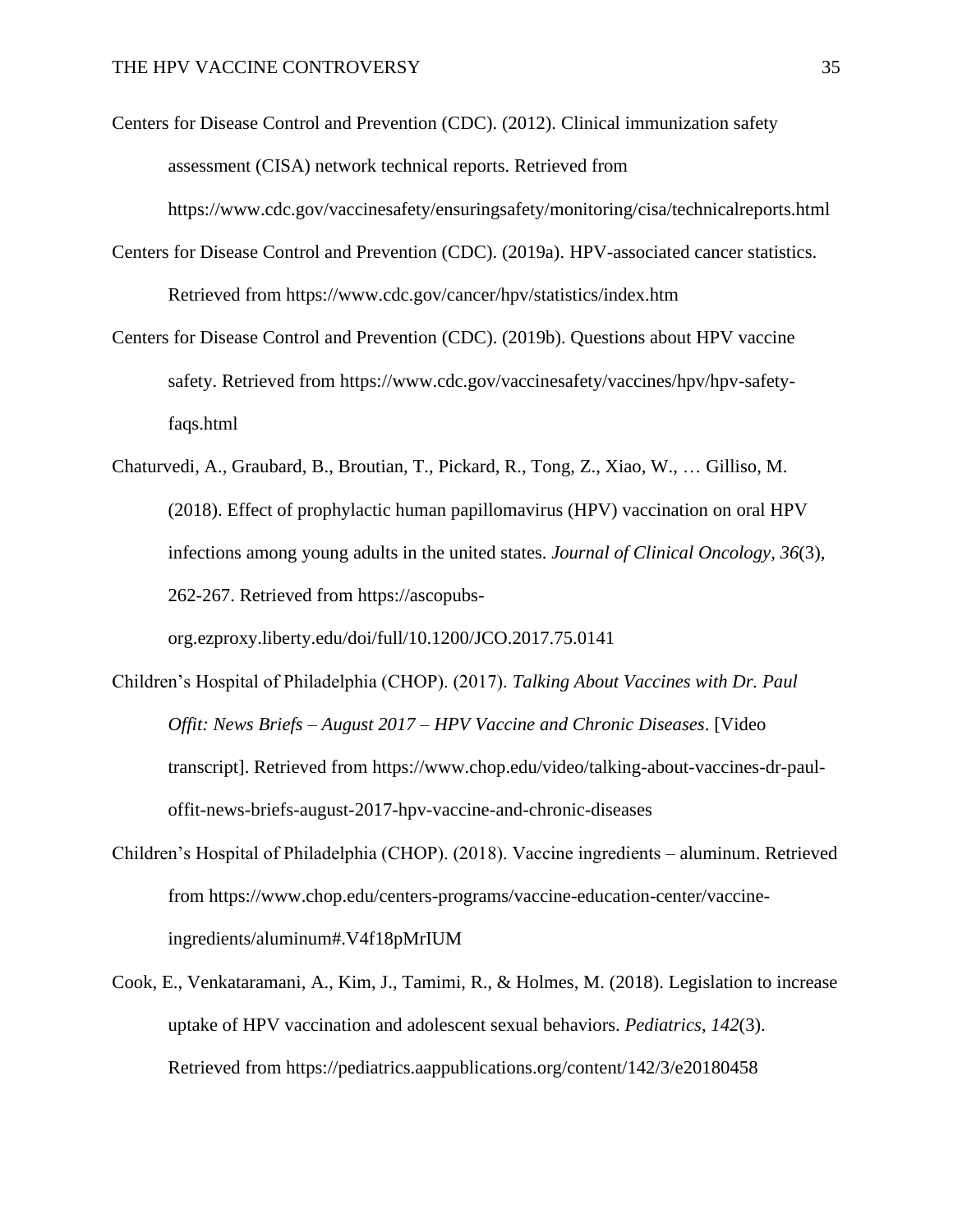- Davidson, T. (2019). *The vaccine debate*. Santa Barbara, CA: Greenwood, an imprint of ABC-CLIO, LLC.
- de Martel, C., Plummer, M., Vignat, J., & Franceschi, S. (2017). Worldwide burden of cancer attributable to HPV by site, country and HPV type. *International Journal of Cancer*, *141*(4), 664-670. Retrieved from https://onlinelibrary-wileycom.ezproxy.liberty.edu/doi/full/10.1002/ijc.30716
- Donahue, J., Kieke, B., Lewis, E., Weintraub, E., Hanson, K., McClure, D., … Belongia, E. (2019). Near real-time surveillance to assess the safety of the 9-valent human papillomavirus vaccine. *Pediatrics*, *144*(6). Retrieved from https://pediatrics.aappublications.org/content/early/2019/11/14/peds.2019-1808
- Drolet, M., Bénard, É., Pérez, N., Brisson, M., Hammad, A., Boily, M., …Yu, B. (2019). Population-level impact and herd effects following the introduction of human papillomavirus vaccination programmes: updated systematic review and meta-analysis. *The Lancet, 394*(10197), 497-509. Retrieved from https://search-proquestcom.ezproxy.liberty.edu/docview/2269923351?accountid=12085
- Elrefaey, S., Massaro, M., Chiocca, S., Chiesa, F., & Ansarin, M. (2014). HPV in oropharyngeal cancer: the basics to know in clinical practice. *Acta otorhinolaryngologica Italica*, *34*(5), 299–309. Retrieved from https://www.ncbi.nlm.nih.gov/pmc/articles/PMC4299160/
- Feemster, K. (2018). *Vaccines: what everyone needs to know*. New York, NY: Oxford University Press.
- Feiring, B., Laake, I., Christiansen, I., Hansen, M., Stålcrantz, J., Ambur, O., … Trogstad, L. (2018). Substantial decline in prevalence of vaccine-type and nonvaccine-type human papillomavirus (HPV) in vaccinated and unvaccinated girls 5 years after implementing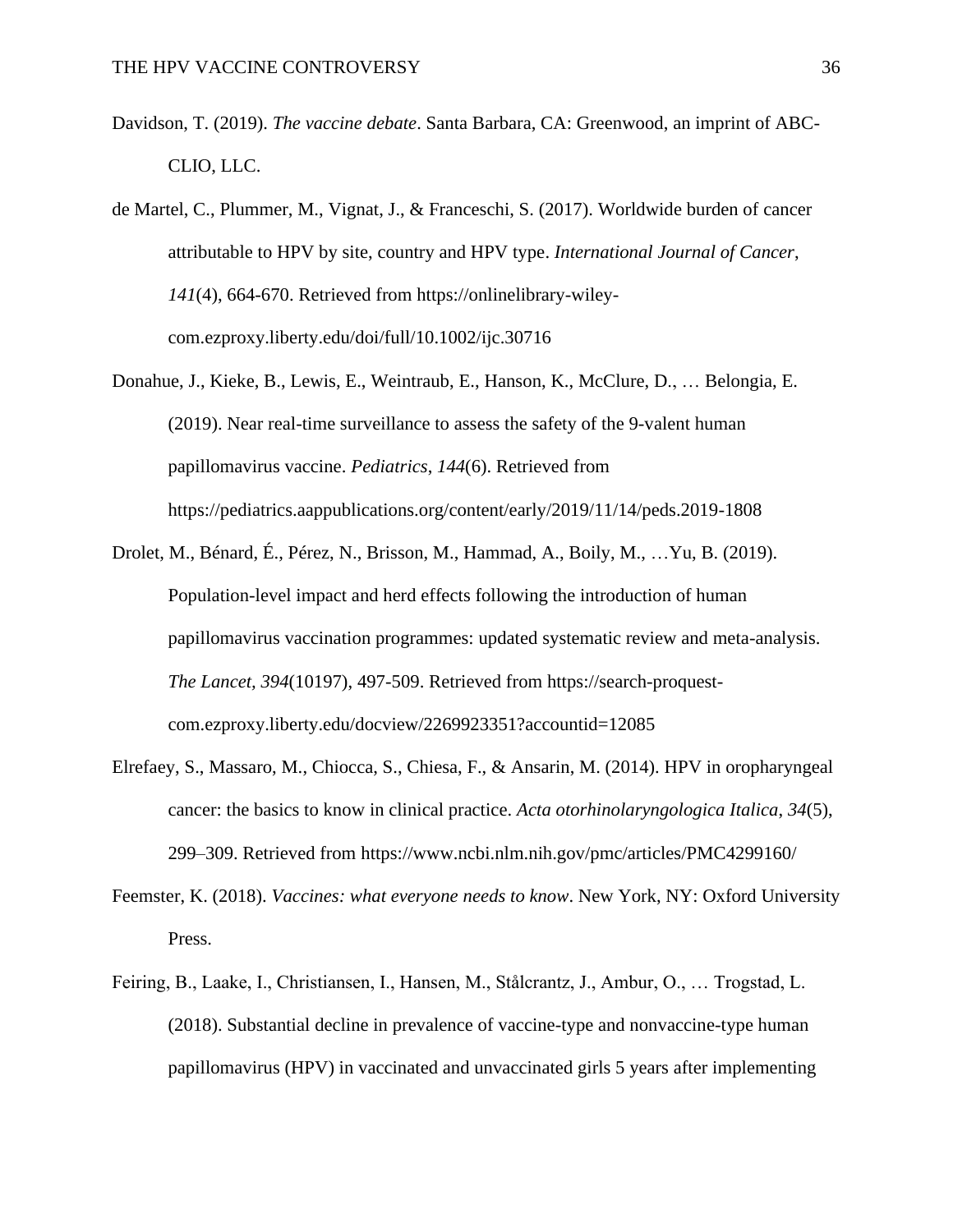HPV vaccine in Norway. *Journal of Infectious Diseases*, *218*(12), 1900–1910. Retrieved from https://doi-org.ezproxy.liberty.edu/10.1093/infdis/jiy432

- Ferris, D., Samakoses, R., Block, S., Lazcano-Ponce, E., Restrepo, J., Reisinger, K., … & Saah, A. (2014). Long-term study of a quadrivalent human papillomavirus vaccine. *Pediatrics*, *134*(3), 657-665. Retrieved from https://pediatrics-aappublicationsorg.ezproxy.liberty.edu/content/134/3/e657
- Gee, J., Sukumaran, L., & Weintraub, E. (2017). Risk of Guillain-Barré syndrome following quadrivalent human papillomavirus vaccine in the vaccine safety datalink. *Vaccine*, *35*(43), 5756–5758. Retrieved from https://www-sciencedirectcom.ezproxy.liberty.edu/science/article/pii/S0264410X17312252?via%3Dihub
- Gorski, D. (2012, October 30). And now death by Gardasil? Again, not so fast. [Blog post]. Retrieved from https://scienceblogs.com/insolence/2012/10/31/and-now-death-bygardasil-again-not-so-fast
- Grossman, S. (2014). Mechanisms of infectious disease. In S. Grossman & C. Porth. *Porth's pathophysiology: concepts of altered health states.* (9th ed.) (pp. 252-275) Philadelphia, PA: Wolters Kluwer Health | Lippincott Williams & Wilkins.
- Hansen, B., Campbell, S., & Nygård, M. (2018). Long-term incidence trends of HPV-related cancers, and cases preventable by HPV vaccination: a registry-based study in Norway. *BMJ Open*, *8*(2). Retrieved from https://bmjopen.bmj.com/content/8/2/e019005
- Holland, M., Rosenberg, K., Iorio, E., & Montagnier, L. (2018). *The HPV vaccine on trial: seeking justice for a generation betrayed.* New York, NY: Skyhorse Publishing.
- Jenco, M. (2019). CDC: Teens' HPV vaccination rates improve slightly. Retrieved from https://www.aappublications.org/news/2019/08/22/teenvaccination082219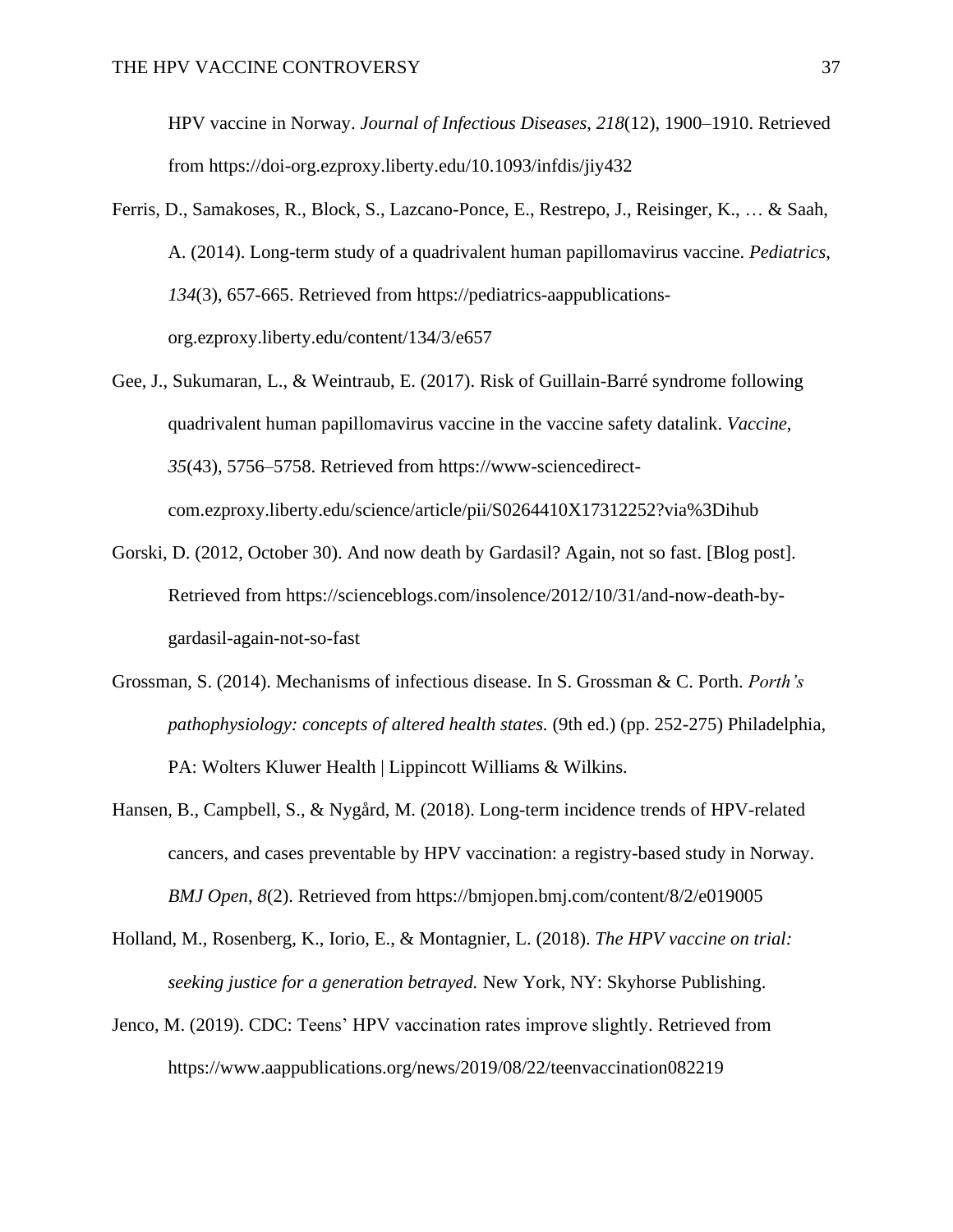Johnson, C., James, D., Marzan, A., & Armaos, M. (2019). Cervical cancer: an overview of pathophysiology and management. *Seminars in Oncology Nursing*, *35*(2), 166-174. Retrieved from https://www-sciencedirect-

com.ezproxy.liberty.edu/science/article/pii/S0749208119300142?via%3Dihub

Kanduc, D. (2009). Quantifying the possible cross-reactivity risk of an HPV16 vaccine. *Journal of Experimental Therapeutics & Oncology*, *8*(1), 65–76. Retrieved from https://searchebscohostcom.ezproxy.liberty.edu/login.aspx?direct=true&db=asn&AN=44861529&site=ehost-

live&scope=site

- Little, D., & Ward, H. (2014). Adolescent premature ovarian insufficiency following human papillomavirus vaccination: A case series seen in general practice. *Journal of investigative medicine high impact case reports*, *2*(4). Retrieved from https://www.ncbi.nlm.nih.gov/pmc/articles/PMC4528880/
- Mayo Clinic. (2018). HPV test. Retrieved from https://www.mayoclinic.org/testsprocedures/hpv-test/about/pac-20394355
- Mayo Clinic. (2019). HPV vaccine: who needs it, how it works. Retrieved from https://www.mayoclinic.org/diseases-conditions/hpv-infection/in-depth/hpv-vaccine/art-20047292
- McClung, N., Lewis, R., Gargano, J., Querec, T., Unger, E., & Markowitz, L. (2019). Declines in vaccine-type human papillomavirus prevalence in females across racial/ethnic groups: data from a national survey. *Journal of Adolescent Health*, *65*(6), 715-722. Retrieved from https://www.jahonline.org/article/S1054-139X(19)30353-2/fulltext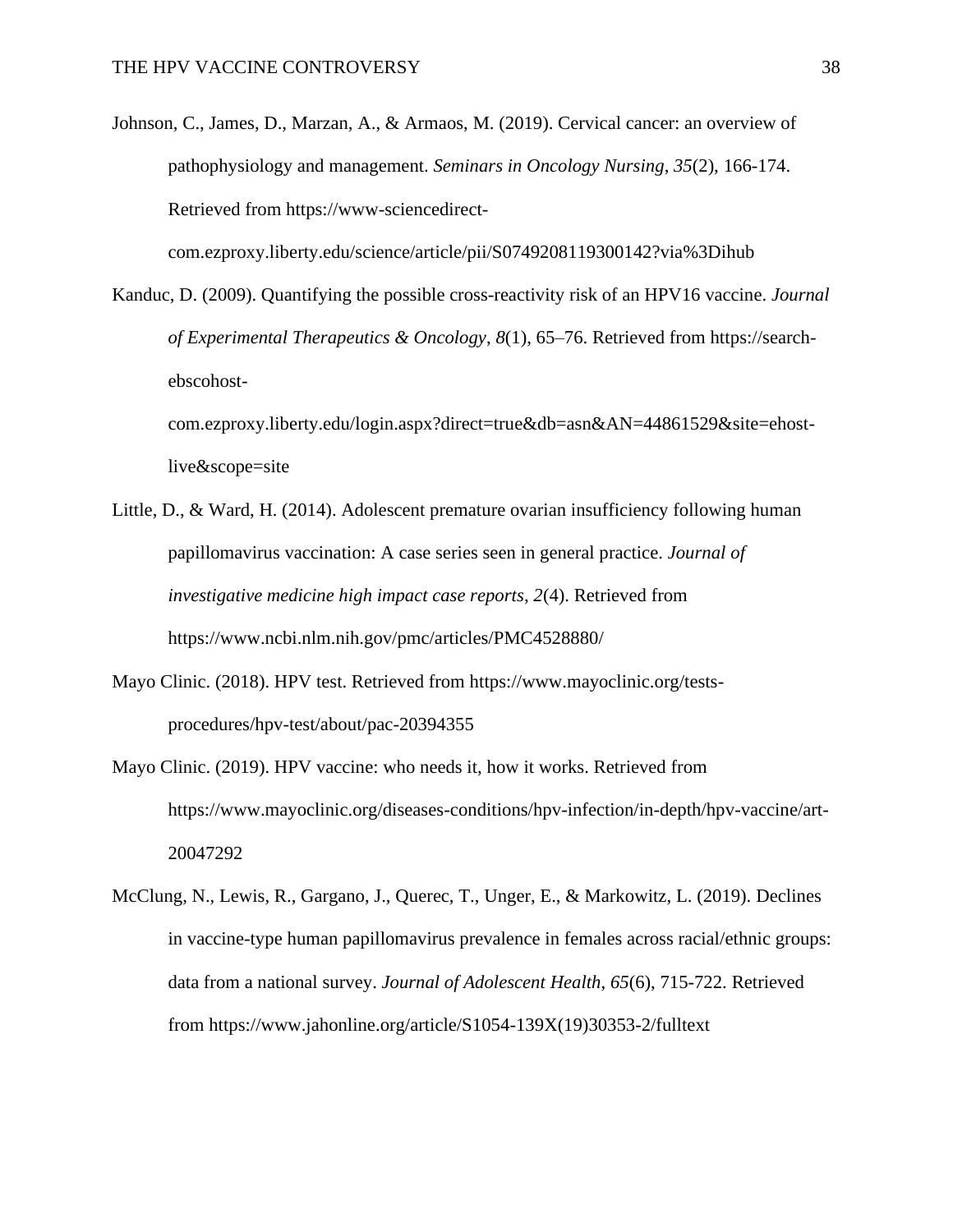- Merck, Sharp & Dohme Corp (MSD). (2019). Information about Gardasil 9. Retrieved from https://www.gardasil9.com/hpv-facts/what-is-hpv/
- Mesher, D., Panwar, K., Thomas, S., Edmundson, C., Choi, Y., Beddows, S., & Soldan, K. (2018). The impact of the national HPV vaccination program in England using the bivalent HPV vaccine: Surveillance of type-specific HPV in young females, 2010-2016. *Journal of Infectious Diseases*, *218*(6), 911–921. Retrieved from https://doiorg.ezproxy.liberty.edu/10.1093/infdis/jiy249
- Miranda, S., Chaignot, C., Collin, C., Dray-Spira, R., Weill, A., & Zureik, M. (2017). Human papillomavirus vaccination and risk of autoimmune diseases: A large cohort study of over 2 million young girls in France. *Vaccine*, *35*(36), 4761-4768. Retrieved from https://www-sciencedirect-

com.ezproxy.liberty.edu/science/article/pii/S0264410X17308071

- Moriber, N. (2014). Innate and adaptive immunity. In S. Grossman & C. Porth. *Porth's pathophysiology: concepts of altered health states.* (9th ed.) (pp. 252-275) Philadelphia, PA: Wolters Kluwer Health | Lippincott Williams & Wilkins.
- Naleway, A., Mittendorf, K., Irving, S., Henninger, M., Crane, B., Smith, N., … Gee, J. (2018). Primary ovarian insufficiency and adolescent vaccination. *Pediatrics*, *142*(3). Retrieved from https://pediatrics.aappublications.org/content/142/3/e20180943
- National Institute of Health (NIH). (2019). Human papillomavirus (HPV) vaccines. Retrieved from https://www.cancer.gov/about-cancer/causes-prevention/risk/infectious-agents/hpvvaccine-fact-sheet#how-do-hpv-vaccines-work
- National Organization for Rare Disorders (NORD). (2017). Guillain-Barré syndrome. Retrieved from https://rarediseases.org/rare-diseases/guillain-barre-syndrome/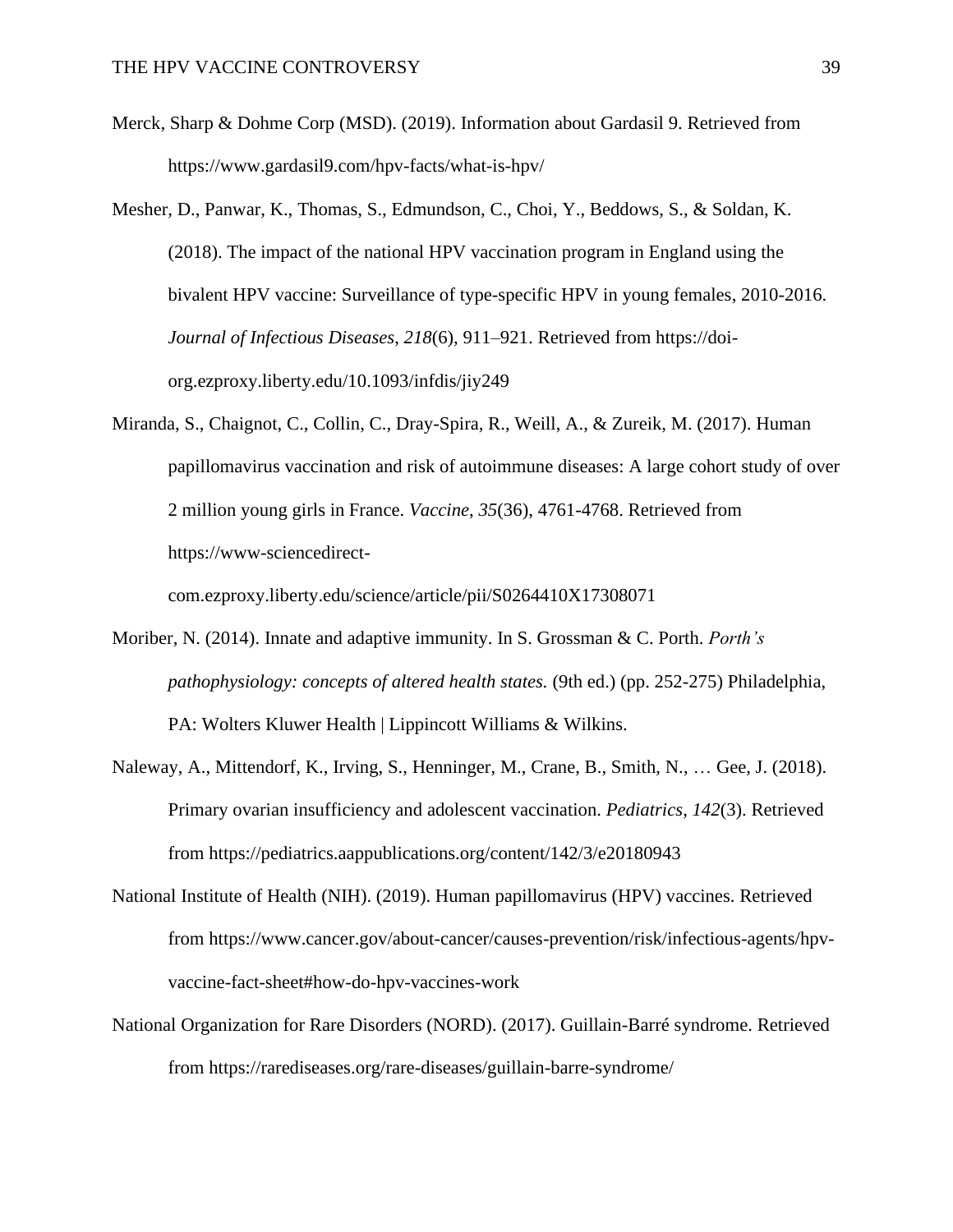- Niccolai L., Meek J., Brackney M., Hadler J., Sosa L., & Weinberger D. (2017). Declines in human papillomavirus (HPV)–associated high-grade cervical lesions after introduction of HPV vaccines in Connecticut, United States, 2008–2015. *Clinical Infectious Diseases*. *65*(6): 884-889. doi:10.1093/cid/cix455.
- Nicol, A., de Andrade, C., Russomano, F., Rodrigues, L., Oliveira, N., Provance, D., & Nuovo, G. (2015). HPV vaccines: their pathology-based discovery, benefits, and adverse effects. *Annals of Diagnostic Pathology, 19*(6), 418–422. https://doiorg.ezproxy.liberty.edu/10.1016/j.anndiagpath.2015.07.008
- NYU Langone Hospitals (NYULH). (2019). Types of human papillomavirus. Retrieved from https://nyulangone.org/conditions/human-papillomavirus-in-adults/types
- Oral Cancer Foundation (OCF). (2019). Oral cancer facts. Retrieved from https://oralcancerfoundation.org/facts/
- Philips, A., Patel, C., Pillsbury, A., Brotherton, J., & Macartney, K. (2018). Safety of human papillomavirus vaccines: An updated review. *Drug Safety*, *41*(4), 329-346. Retrieved from https://link-springer-com.ezproxy.liberty.edu/article/10.1007/s40264-017-0625-z
- Silverberg, M., Leyden, W., Lam, J., Gregorich, S., Huchko, M., Kulasingam, S., … Sawaya, G. (2018). Effectiveness of catch-up human papillomavirus vaccination on incident cervical neoplasia in a US health-care setting: a population-based case-control study. *The Lancet*. *Child & Adolescent Health, 2*(10), 707–714. https://doiorg.ezproxy.liberty.edu/10.1016/S2352-4642(18)30220-7
- Shimabukuro, T., Su, J., Marquez, P., Mba-Jonas, A., Arana, J., & Cano, M. (2019). Safety of the 9-valent human papillomavirus vaccine. *Pediatrics*, *144*(6). Retrieved from https://pediatrics.aappublications.org/content/144/6/e20191791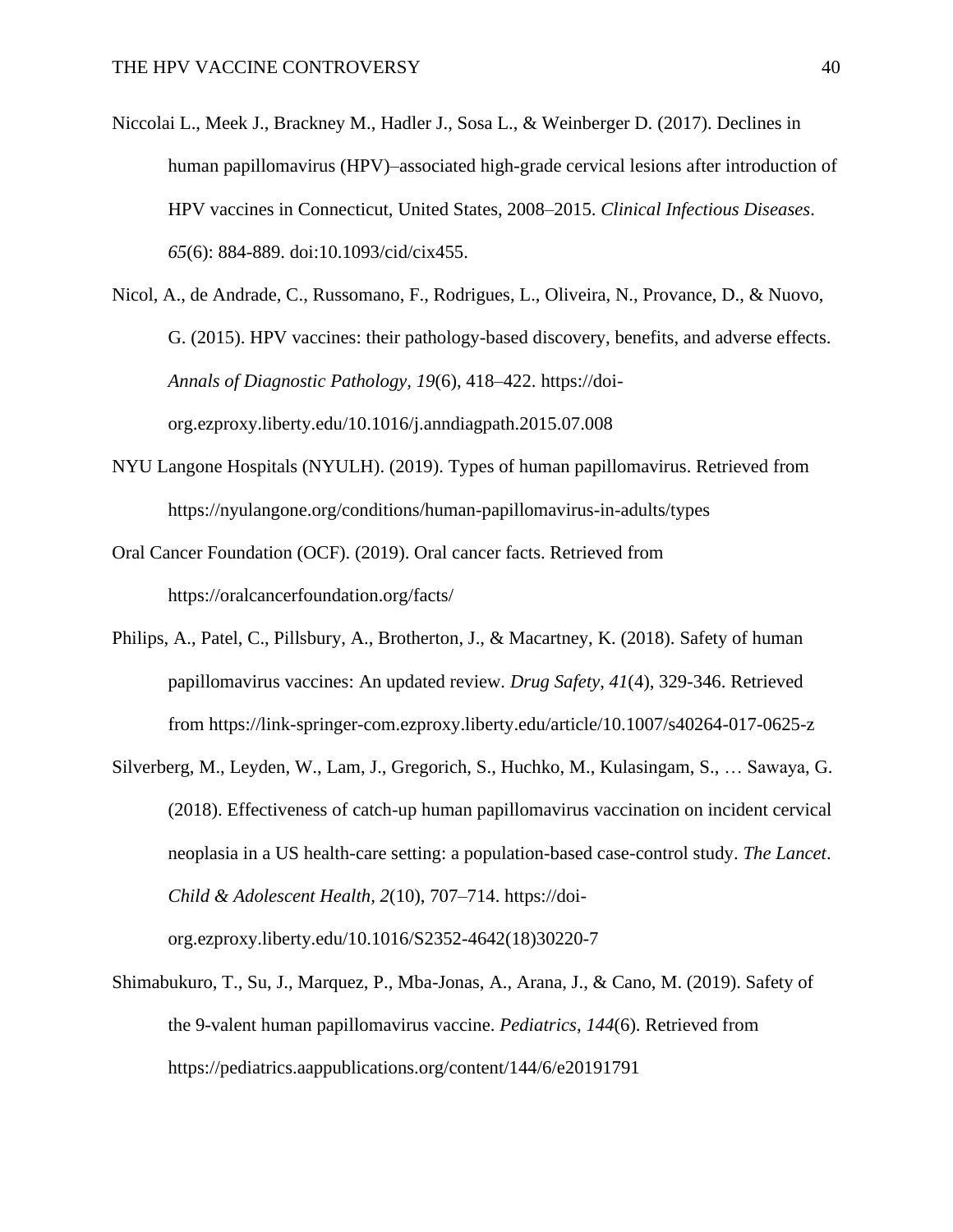Simon, S. (2019). Cervical precancers drop since introduction of HPV vaccine. Retrieved from https://www.cancer.org/latest-news/cervical-precancers-drop-since-introduction-of-hpvvaccine.html

Simpson, M. (2018, November 29). Preventing cervical cancer – HPV vaccine uptake increases in Ireland. [Blog post]. Retrieved from https://www.skepticalraptor.com/skepticalraptorblog.php/preventing-cervical-cancerhpv-vaccine-ireland/#Preventing\_cervical\_cancer\_is\_the\_best\_choice

Skufca, J., Ollgren, J., Artama, M., Ruokokoski, E., Nohynek, H., & Palmu, A. (2018). The association of adverse events with bivalent human papilloma virus vaccination: A nationwide register-based cohort study in Finland. *Vaccine*, *36*(39), 5926-5933. Retrieved from https://search-proquestcom.ezproxy.liberty.edu/docview/2100343269/fulltextPDF/29269FC2E4BE4ED8PQ/1?a

ccountid=12085

Smith, L., Kaufman, S., Strumpf, C., & Lévesque, E. (2015). Effect of human papillomavirus (HPV) vaccination on clinical indicators of sexual behaviour among adolescent girls: the Ontario grade 8 HPV vaccine cohort study. *CMAJ: Canadian Medical Association journal*, *187*(2), 74–81. Retrieved from

https://www.ncbi.nlm.nih.gov/pmc/articles/PMC4312170/

- Schwartzberg, L., & Navari, R. (2018). Safety of polysorbate 80 in the oncology setting. *Advances in therapy*, *35*(6), 754–767. Retrieved from ncbi.nlm.nih.gov/pmc/articles/PMC6015121/
- The College of Physicians of Philadelphia (CPP). (2019). The history of vaccines. Retrieved from https://www.historyofvaccines.org/timeline#EVT\_1